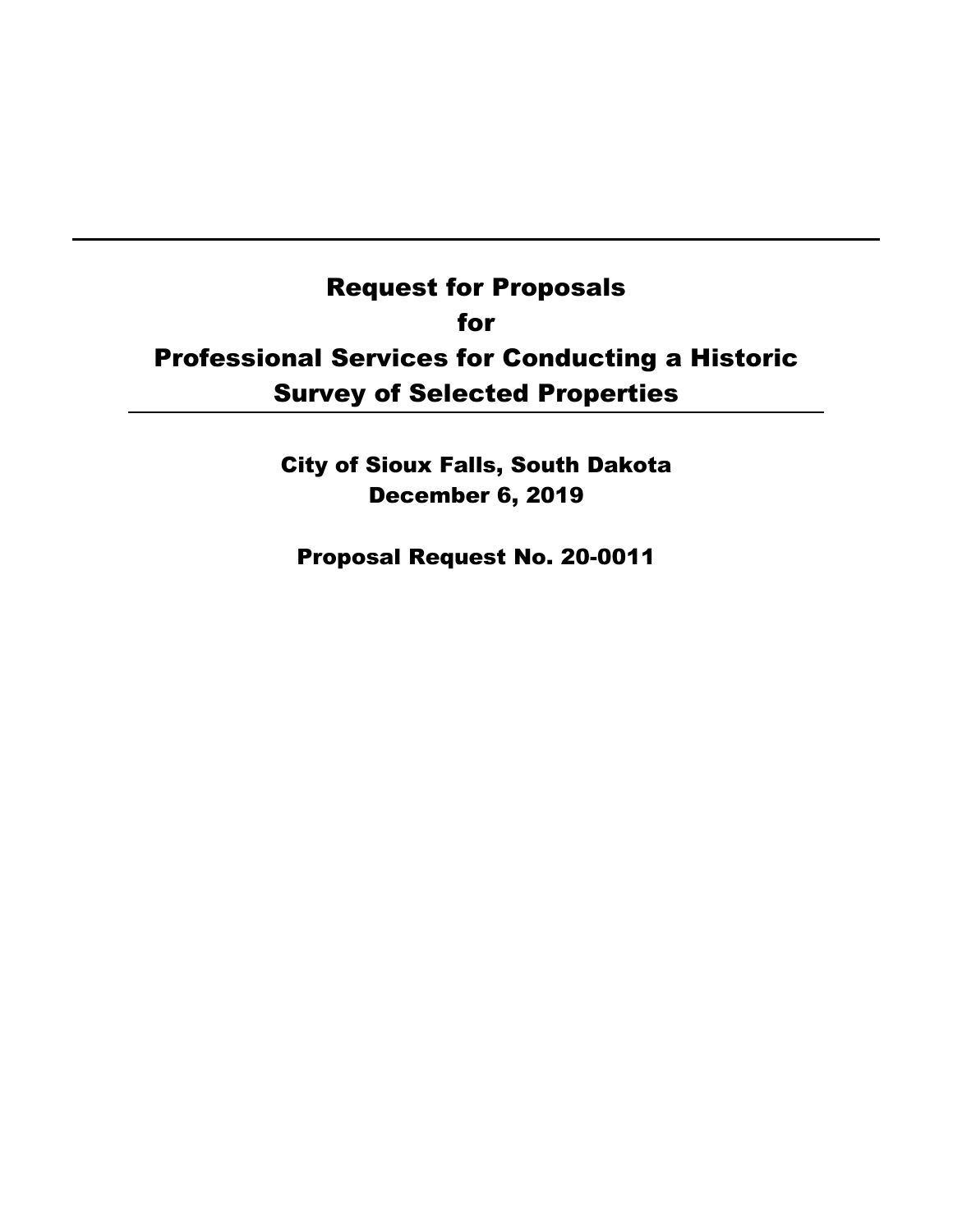# **Table of Contents**

| 1.01 |  |
|------|--|
| 1.02 |  |
| 1.03 |  |
| 1.04 |  |
| 1.05 |  |
|      |  |
| 2.01 |  |
| 2.02 |  |
| 2.03 |  |
| 2.04 |  |
| 2.05 |  |
| 2.06 |  |
|      |  |
| 3.01 |  |
|      |  |
| 4.01 |  |
| 4.02 |  |
|      |  |
| 5.01 |  |
| 5.02 |  |
| 5.03 |  |
| 5.04 |  |
| 5.05 |  |
| 5.06 |  |
| 5.07 |  |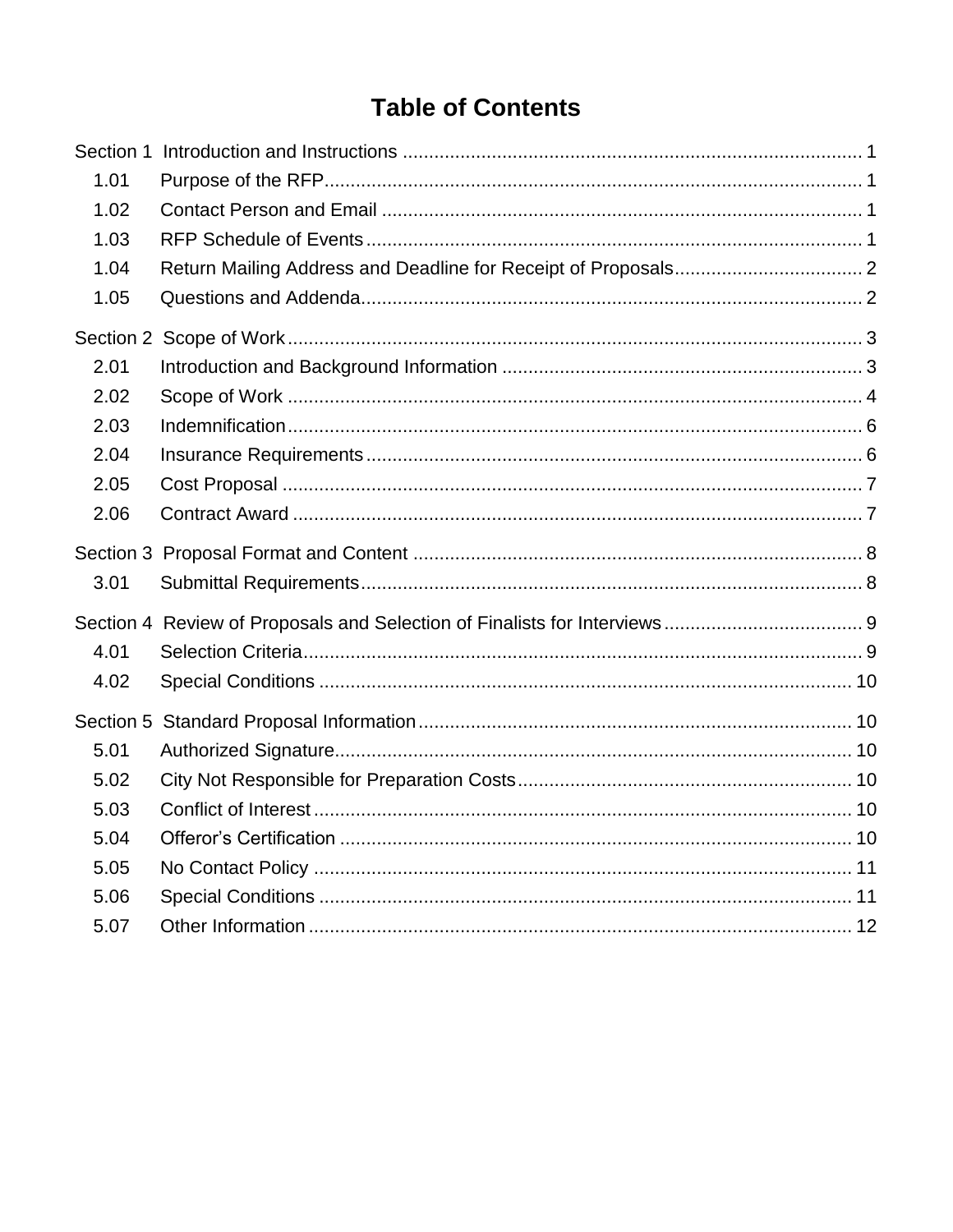# **Request for Proposals for Professional Services for Conducting a Historic Survey of Selected Properties**

# **Section 1 Introduction and Instructions**

## <span id="page-2-1"></span><span id="page-2-0"></span>**1.01 Purpose of the RFP**

This Request for Proposal (RFP) is issued by the City of Sioux Falls (hereinafter referred to as the "City"). The City is requesting professional services to conduct a reconnaissance-level architectural survey of residential properties for Mid-Century Modern Homes in the survey area listed below.

# <span id="page-2-2"></span>**1.02 Contact Person and Email**

All questions regarding this RFP are required to be submitted in writing to Matthew Newman, Business Analyst, Finance Office, at [mnewman@siouxfalls.org.](mailto:srust@siouxfalls.org) Answers to questions will be posted to the City's website at [www.siouxfalls.org.](http://www.siouxfalls.org/) The deadline for questions is **12 p.m., Central time, Wednesday, December 18, 2019**.

Proposers, legal counsel, or anyone affiliated with the Proposer are prohibited from communicating or lobbying in any other manner about this project with any other City employee, elected official, or evaluation team member from the date of issuance of this RFP until the final selection unless authorized by the Business Analyst. Other means of communications or contact may disqualify the Proposer.

#### <span id="page-2-3"></span>**1.03 RFP Schedule of Events**

This schedule of events represents the City's best estimate of the schedule that will be followed for this RFP. If a component of this schedule, such as the deadline for receipt of proposals, is delayed, the rest of the schedule will be shifted by the same number of days.

The approximate RFP schedule is as follows:

- RFP issued: December 6, 2019
- Deadline for Questions: December 18, 2019
- Proposals Due: January 2, 2020
- Review of Proposals: January 6–17, 2020
- Intent to award contract: January 24, 2020
- Execute contract: February 2020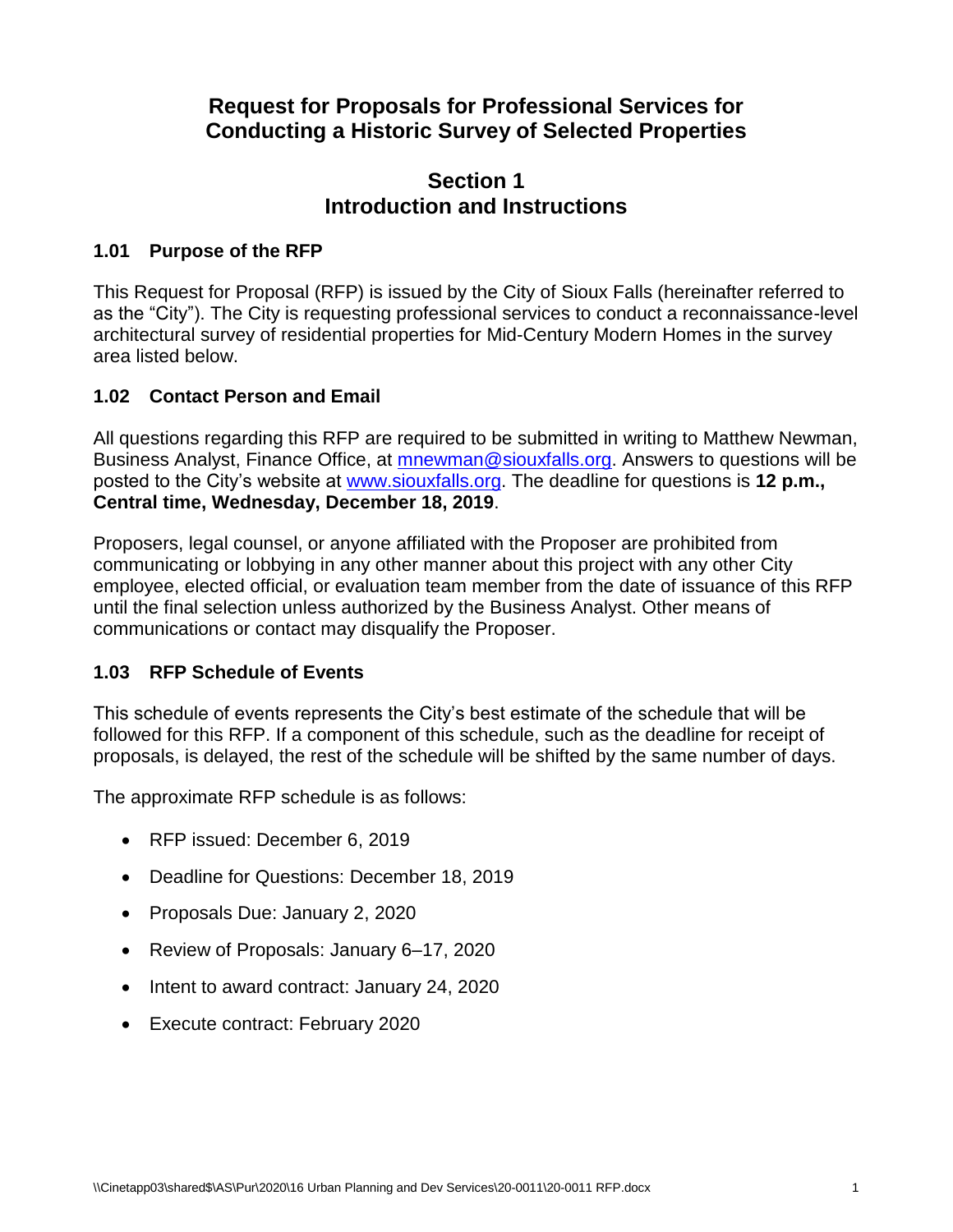#### <span id="page-3-0"></span>**1.04 Return Mailing Address and Deadline for Receipt of Proposals**

Offerors must submit one (1) original hard copy (marked "Original"), one (1) CD/USB, and two (2) hard copies of the proposal in a sealed envelope or package to the City no later than **2 p.m., Central time, on Thursday, January 2, 2020**.

No proposals will be accepted after that time. Responses received after the stated time will be returned unopened and will not be considered.

Envelopes or packages containing proposals must be clearly addressed as described below to ensure proper delivery and to avoid being opened by the City before the deadline for receipt. Envelopes or packages must be addressed as follows:

City of Sioux Falls Purchasing Office Attention: Matthew Newman RFP for Professional Services for Conducting a Historical Survey of Selected Properties RFP No. 20-0011 224 West Ninth Street P.O. Box 7402 Sioux Falls, SD 57117-7402

Proposals must be received at the Customer Service Counter located at Ground Floor, City Hall, no later than **2 p.m., Central time, on Thursday, January 2, 2020**. Proposals will not be publicly read at the opening.

Proposals may not be delivered orally, by facsimile transmission, by other telecommunication, or electronic means.

Proposers assume the risk of the method of dispatch chosen. The City assumes no responsibility for delays caused by any delivery service. Postmarking by the due date will not substitute for actual proposal receipt by the City. A Proposer's failure to submit its proposal prior to the deadline will cause the proposal to be rejected. Late proposals or amendments will not be opened or accepted for evaluation.

Excluding proprietary information, the successful firm's proposal and contract are deemed public records and shall be available to the public upon request. In addition, the City shall maintain a "Register of Proposals for this Contract" that shall contain the names of companies who submitted a proposal and the name of the company who was awarded the contract; however, the proposals of the submitting firms not awarded the contract are nonpublic records and will remain confidential.

#### <span id="page-3-1"></span>**1.05 Questions and Addenda**

All questions regarding this RFP are required to be submitted in writing to Matthew Newman, Business Analyst, Finance Office, at [mnewman@siouxfalls.org.](mailto:srust@siouxfalls.org) Answers to questions will be posted to the City's website. The deadline for questions is **10 a.m., Central time, Wednesday, December 18, 2019.**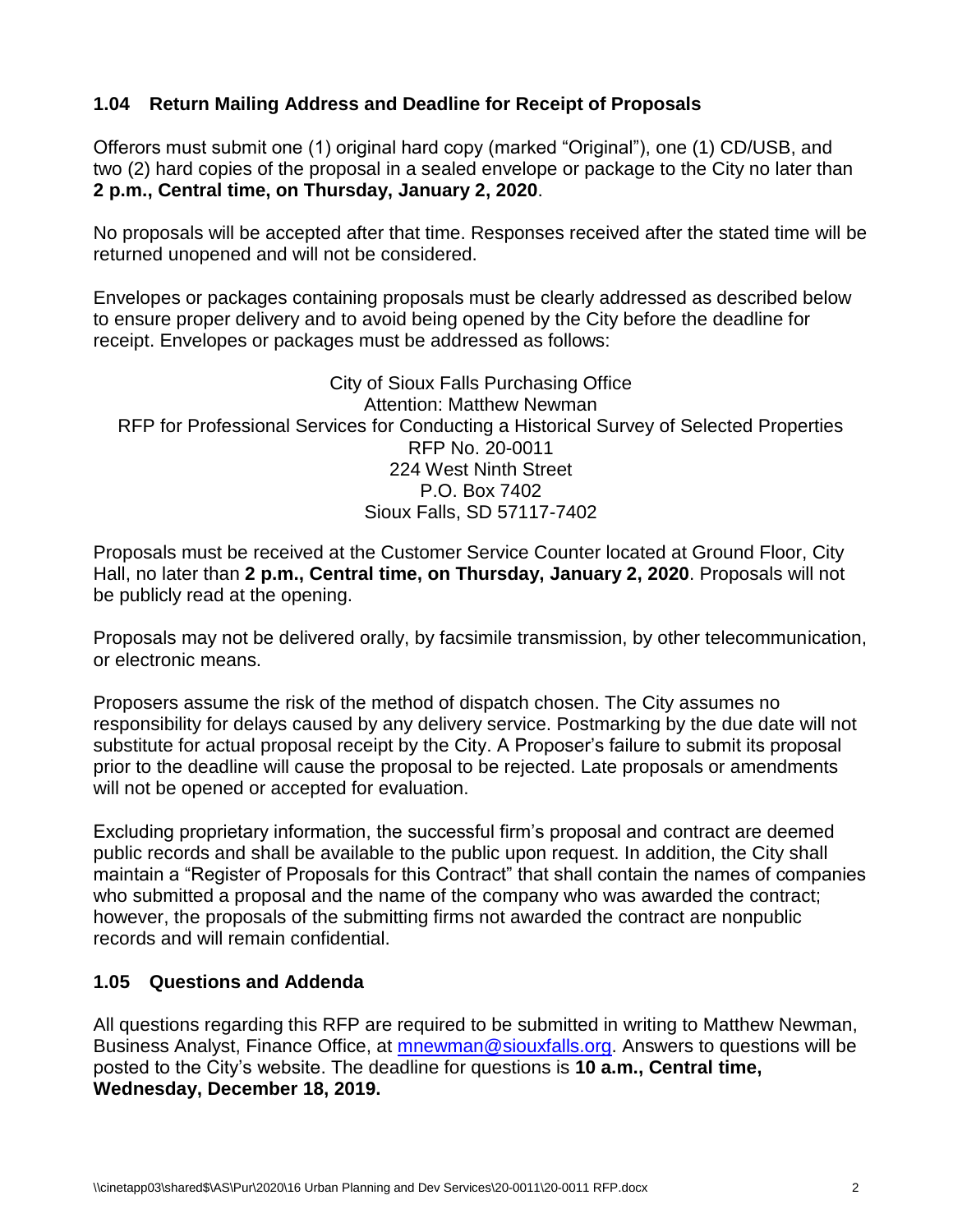<span id="page-4-0"></span>If deemed necessary, addenda to the RFP will be issued and will be posted to the City's website. No addenda will be issued after 5 p.m., December 27, 2019.

# **Section 2 Scope of Work**

## <span id="page-4-1"></span>**2.01 Introduction and Background Information**

The City of Sioux Falls and Sioux Falls Board of Historic Preservation (Board) is interested in conducting a reconnaissance-level architectural survey of properties for Mid-Century Modern Homes. The survey will provide the City with valuable information on the historic integrity of this neighborhood for future planning activities, current and future City programs, future research, and ongoing educational campaigns. The survey will also identify individual properties and groupings of properties for further research and/or nomination to the Sioux Falls Register of Historic Landmarks or the National Register of Historic Places. Historical surveys also help to facilitate Section 106 of the National Historic Preservation Act and SDCL 1-19A-11.1 review and compliance processes and procedures that help protect local cultural resources from potential adverse effects that may occur during the implementation of federal or state funded projects.

The contractor will follow the South Dakota Historic Resource Survey Manual while conducting this survey. It can be found online at:

[http://history.sd.gov/Preservation/OtherServices/HSArchitecturalSurveyManual2006.pdf.](http://history.sd.gov/Preservation/OtherServices/HSArchitecturalSurveyManual2006.pdf)

# **Survey Area**

The survey area will incorporate the neighborhood of Sioux Falls, SD, as shown in Exhibit A. This area is comprised of approximately 340 properties The Mid-Century Neighborhood is defined as the area contained within the boundaries listed below:

- South—East 38th Street
- East—South Cliff Avenue
- North—East 33rd Street
- West-South Phillips Avenue

The contractor may propose an expansion or reduction of the survey area with the submission.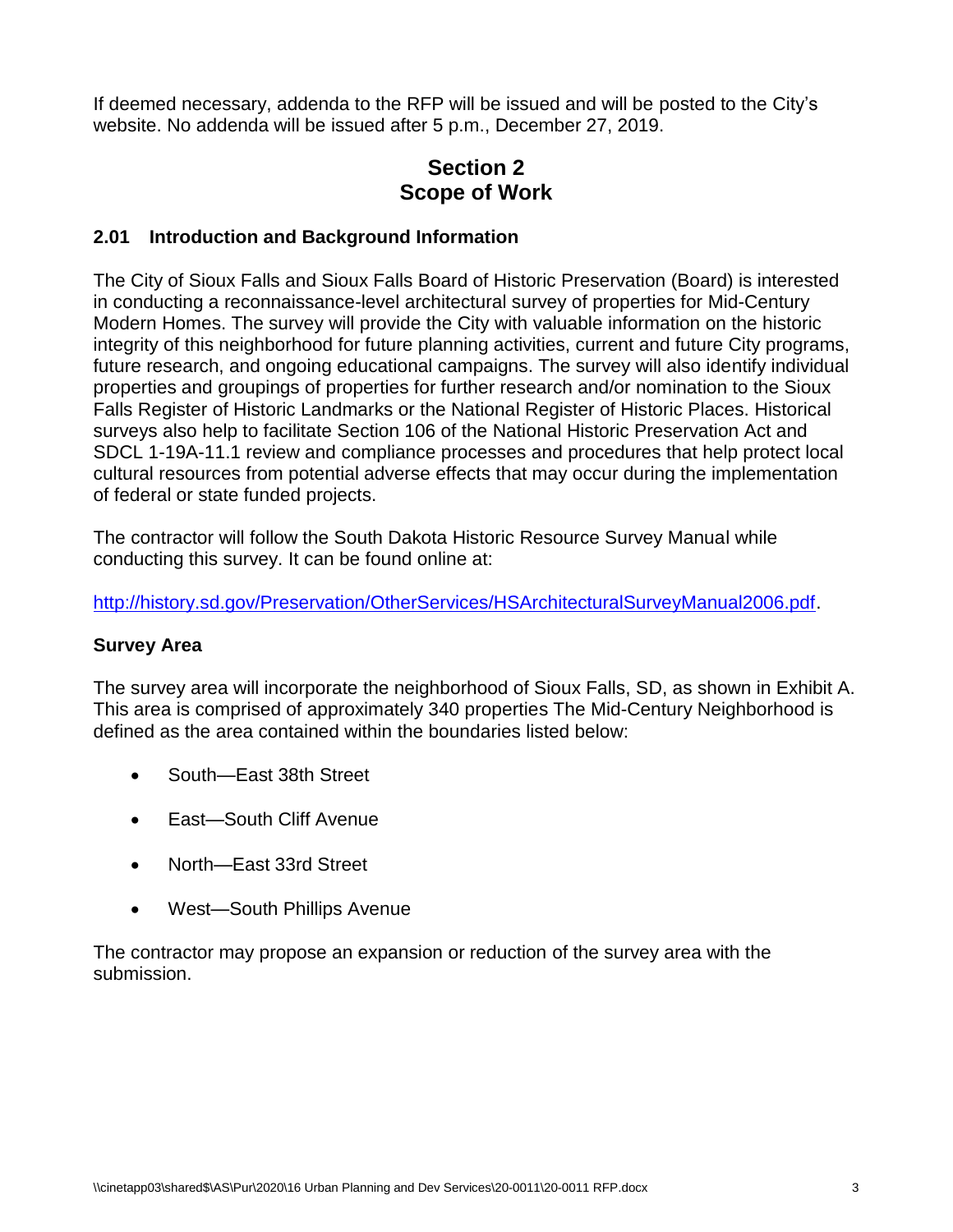#### **Mid-Century Neighborhood Background**

The proposed Mid-Century survey area consists of approximately 21 blocks and is home to 340 properties and 335 residential units. A few of the oldest homes date back to the 1930s, and in the late 1940s, construction of new homes increased dramatically. This trend continued for about the next 20 years. The area was built out almost completely by the late 1970s.

## <span id="page-5-0"></span>**2.02 Scope of Work**

The following are required components of this reconnaissance survey project:

- 1. Perform a reconnaissance level survey of resources of Mid-Century Modern Homes in conformance with the guidance of the Board and the *South Dakota Historic Resource Survey Manual* of all properties in the study area constructed in and prior to 1970.
- 2. Research legal records and other documents for properties including City, county, and SHPO records.
- 3. Document the historical context(s) of the survey area's development relevant to the South Dakota Historic Contexts listing (available from State Historic Preservation Office (SHPO).)
- 4. Document historically significant events, people, or other known significant associations to each structure.
- 5. Document the houses' age, architectural style and form, historically significant architectural characteristics of each structure, and character-defining features of the neighborhood as a whole.
- 6. Document known physical alterations and modifications to each structure.
- 7. Document the current physical state by means of digital photographs. A minimum of two photographs per structure will be taken.
- 8. Complete the South Dakota Historic Sites Inventory Form for each structure.
- 9. Submit the Historic Sites Inventory Form to SHPO with their coordination via the approved electronic process (use of a wireless internet laptop in the field is encouraged to complete components 8 and 9 simultaneously).
- 10. Make a recommendation in the survey report as to whether a property should be considered for an intensive-level survey and/or nominated to the National Register of Historic Places and substantiate this recommendation with a statement of how it meets or does not meet the National Register evaluation criteria. This may also include a recommendation of possible historic district.
- 11. Prepare a final survey report upon completion of the survey (see deliverables).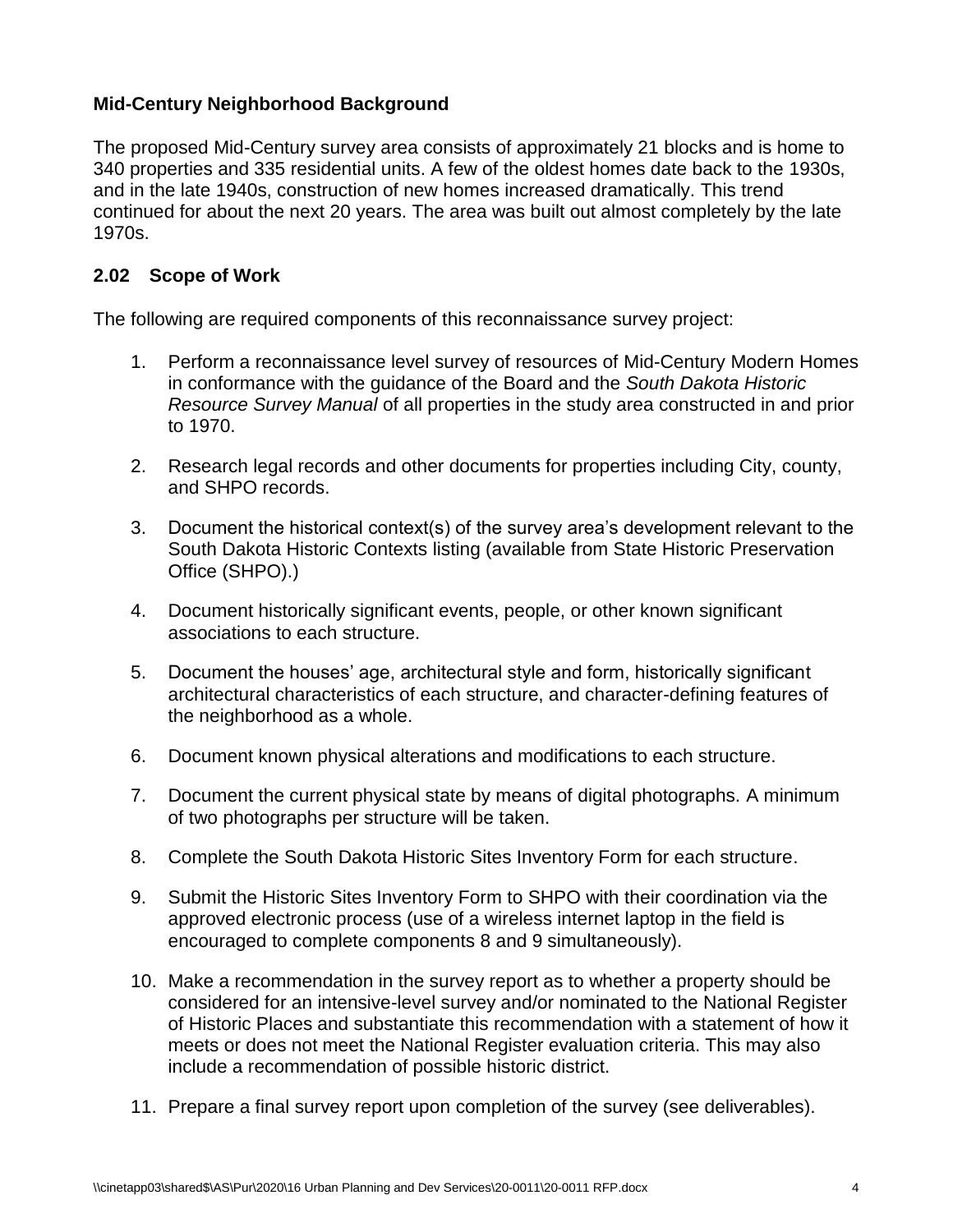- 12. Present at a minimum of one neighborhood meeting: one prior to commencement of survey and one prior to submission of final report to the Board of Historic Preservation.
- 13. Present final report to the Board of Preservation at a regular meeting.
- 14. Surveyors should be familiar with Mid-century styles/types of residential properties the following publications: *A Field Guide to American Houses referenced in the state survey manual* and *Modern Residential Architecture in South Dakota, 1950-1975* [https://history.sd.gov/preservation/docs/SouthDakotaModernResidential\\_Master\\_Fi](https://history.sd.gov/preservation/docs/SouthDakotaModernResidential_Master_Final.pdf) [nal.pdf](https://history.sd.gov/preservation/docs/SouthDakotaModernResidential_Master_Final.pdf)

#### **Deliverables**

The following are products expected to be delivered to the City of Sioux Falls and the Sioux Falls Board of Historic Preservation based on the following phasing:

#### **Phase I—Completed by May 29, 2020. Submit Phase I Payment**

Conformance to Section IV, subsections A–E, of the South Dakota Historic Resource Survey Manual. Digital submittal required.

- 1. Listing of all properties surveyed, organized by property name, and location sorted by address.
- 2. Completed survey forms for each structure.
- 3. At least two (2) photographs of each structure. Electronic versions of all photographs must be submitted on CD-Rs and labeled.

#### **Phase II—Completed by September 30, 2020. Submit Phase II Payment**

1. Final survey report conforming to Section IV, subsections A–E, of the South Dakota Historic Resource Survey Manual. The report will be inclusive of all requirements of this RFP, specifically the survey specifications. All items in Phase I will be incorporated into the final report with Phase II with Completion by September 20, 2020.

The final survey report should contain the following information within the main body or as an appendix:

- a. Cover sheet
- b. Abstract
- c. Table of contents
- d. Introductory page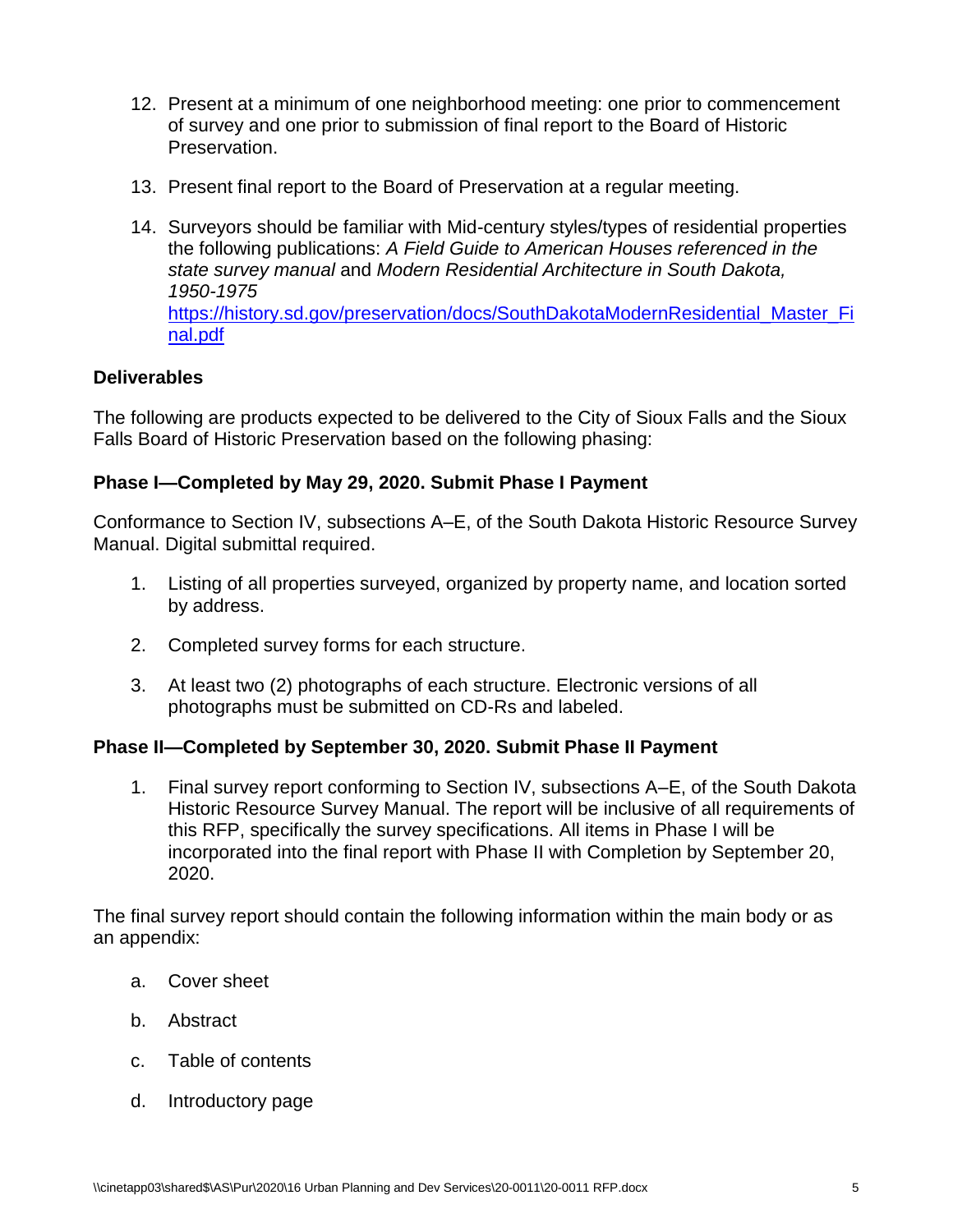- e. Bibliography identifying research sources
- f. Supplemental maps.
- g. Survey Report Text
- h. A professional recommendation on future survey and/or nomination activities.

# **Offeror Qualifications**

The firm or individual selected to conduct this survey shall have an educational or professional background in history, preservation, or related field. Previous experience conducting historical surveys or drafting National Register nominations, research, and building documentation is preferred.

# <span id="page-7-0"></span>**2.03 Indemnification**

To the fullest extent permitted by law, the provider, its subcontractors, agents, servants, officers, or employees, shall indemnify and hold harmless the City of Sioux Falls, including but not limited to, its elected and appointed officials, officers, employees, and agents, from any and all claims brought by any person or entity whatsoever, arising from any act, error, or omission of the provider during the firm's performance of the agreement or any other agreements of the firm, entered into by reason thereof. The firm shall indemnify and defend the City of Sioux Falls, including, but not limited to, its elected and appointed officials, officers, employees, and agents, with respect to any claim arising, or alleged to have arisen from negligence, and/or willful, wanton, or reckless acts or omissions of the firm, its subcontractor, agents, servants, officers, or employees, and any and all losses or liabilities resulting from any such claims, including, but not limited to, damaged awards, costs, and reasonable attorney's fees. The indemnification shall not be affected by any other portions of the agreement relating to insurance requirements. The firm agrees that it will procure and keep in force at all times at its own expense insurance in accordance with these specifications.

# <span id="page-7-1"></span>**2.04 Insurance Requirements**

The firm shall secure the insurance specified below. All insurance secured by the firm under the provisions of this section shall be issued by insurance companies acceptable to the City. The insurance specified in this section may be in a policy or policies of insurance, primary or excess. Certificates of all required insurance shall be provided to the City upon execution of this agreement.

1. Workers' compensation insurance providing the statutory limits required by South Dakota law. In addition, it shall provide Coverage B, Employer's Liability Coverage, of not less than \$1,000,000 each accident, \$1,000,000 disease–policy limits. The required limit may be met by excess liability (umbrella) coverage.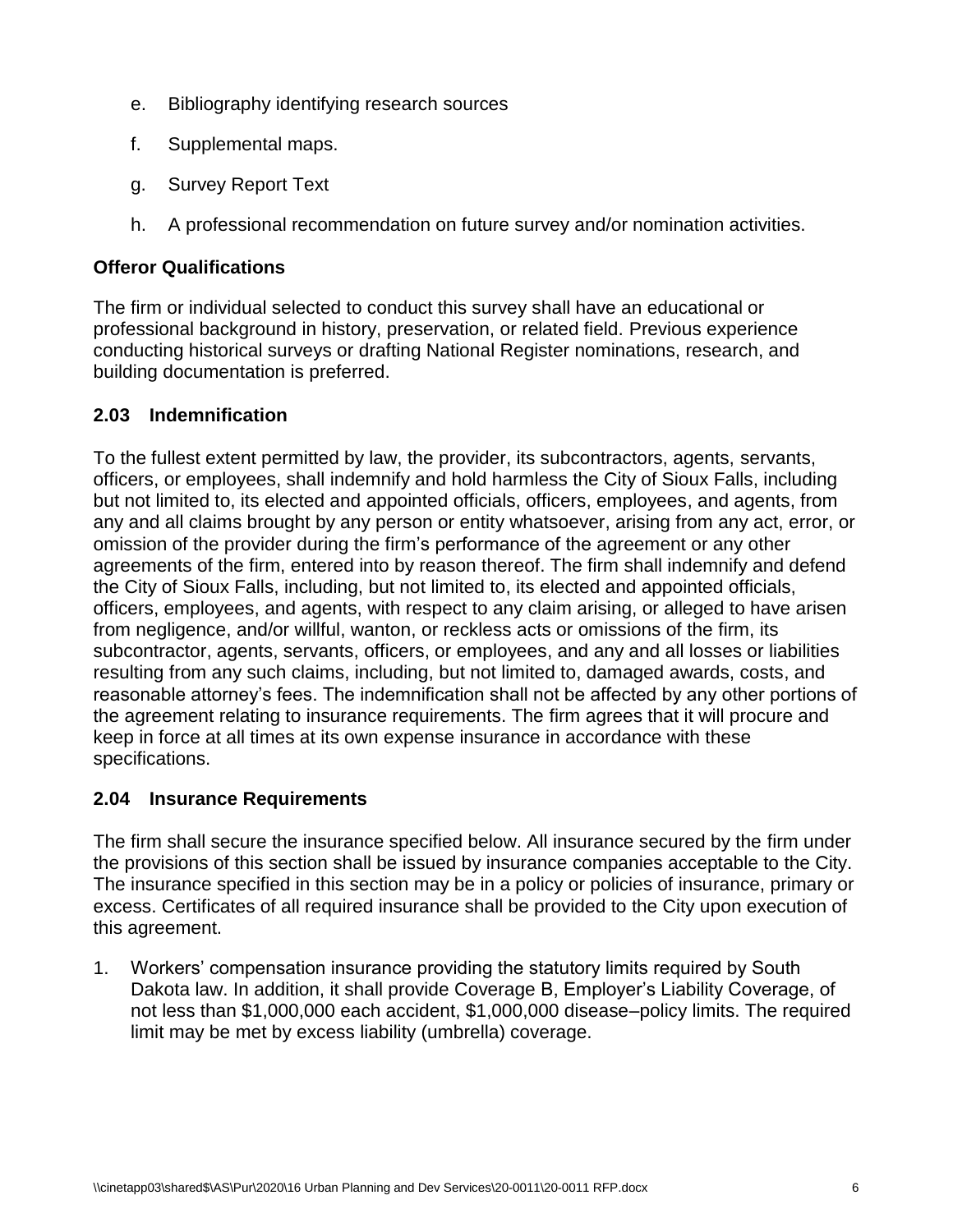- 2. Commercial general liability insurance providing occurrence form contractual, personal injury, bodily injury, and a property damage liability coverage with limits of at least \$1,000,000 per occurrence, \$2,000,000 general aggregate, and \$2,000,000 aggregate products and completed operations. The required limit may include excess liability (umbrella) coverage. The policy shall name the City and its representatives as an additional insured. If "occurrence form" insurance is not available, "claims made" insurance will be acceptable. The policy shall be maintained for three years after completion of this agreement.
- 3. Automobile liability insurance covering all owned, nonowned, and hired automobiles, trucks, and trailers. The coverage shall be as broad as that found in the standard comprehensive automobile liability policy with limits of not less than \$1,000,000 combined single limit each occurrence. The required limit may include excess liability (umbrella) coverage.
- 4. Professional liability insurance providing occurrence basis coverage for any claim arising from the errors, omissions, failure to render a service, or the negligent rendering of the service by the contractor in the amount of \$2,000,000 each occurrence and \$2,000,000 annual aggregate. If occurrence form insurance is not available, claims made coverage shall be maintained for two years after final completion of the services. The City does not represent that the above coverages and limits are adequate to protect the contractor and assumes no responsibility therefor.

The firm will provide the City with at least 30 days' written notice of an insurer's intent to cancel or not renew any of the insurance coverage. The contractor agrees to hold the City harmless from any liability, including additional premium due because of the firm's failure to maintain the coverage limits required.

The City's approval or acceptance of certificates of insurance does not constitute City assumption of responsibility for the validity of any insurance policies, nor does the City represent that the above coverages and limits are adequate to protect any individual/group/business, its consultants' or subcontractors' interests, and assumes no liability therefore.

#### <span id="page-8-0"></span>**2.05 Cost Proposal**

Proposer shall submit a detailed lump sum cost proposal with a cost breakdown for Phase 1 and Phase 2 to perform the work listed in Section 2.02 Scope of Work.

#### <span id="page-8-1"></span>**2.06 Contract Award**

It is the City's intent to enter into a contract with a firm who best demonstrates the ability to provide services as described. After review of the proposals if the City decides it is not in the best interest to enter into a contract, the City will notify all firms.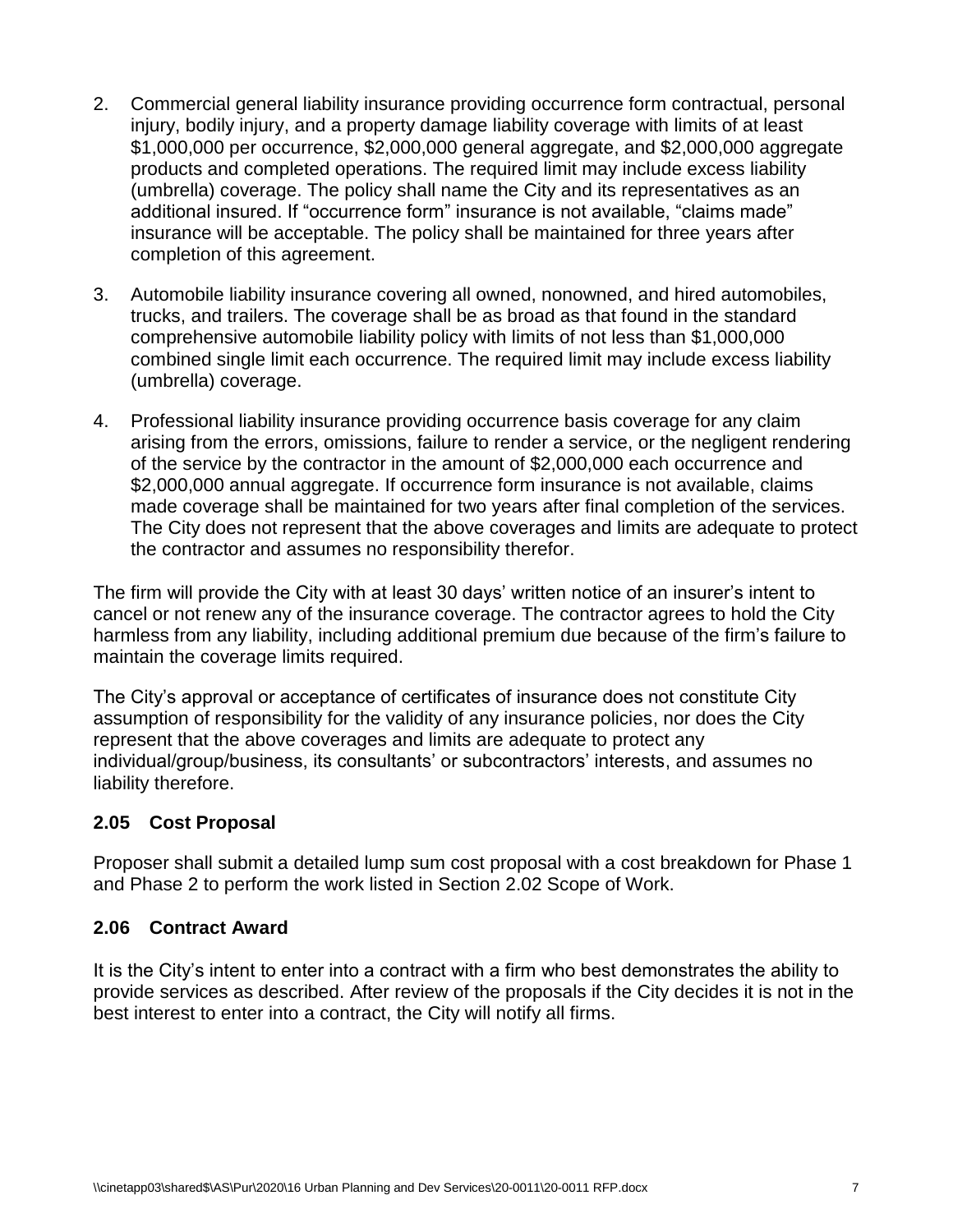# **Section 3 Proposal Format and Content**

#### <span id="page-9-1"></span><span id="page-9-0"></span>**3.01 Submittal Requirements**

The submittal must contain the following information:

1. **Cover Page/Letter.** Provide name and address of the company(s) and project and consultant contact person with address, telephone number, and email address. Acknowledge receipt of any addenda if applicable. Summarize your understanding of the project. Provide a statement indicating your ability to provide timely services and meet the requirements of the proposed schedule. Indicate your acceptance of the requirements of this RFP. Provide a one-page summary of the benefits you believe the City would receive from selecting your firm.

The cover letter **must be signed** by a duly authorized official of the firm. Consortiums, joint ventures, or teams submitting proposals must establish contractual responsibility rests solely with one company or one legal entity. Each submittal should indicate the entity responsible for execution on behalf of the proposal team. The firm offer must be good for 90 days. The following should also be included:

- Title: "Proposal to Conduct Historical Survey of Mid-Century Modern Homes."
- **Federal Tax ID number or Social Security Number.**
- State ID number.
- 2. **Project Team Experience Qualifications.** Identify all team members on and their respective rolls on the project. Provide résumés or a listing of information for each person on the team. State the educational background and professional experience of each individual, and relate their education and experience to the project requirements.
- 3. **Project Approach.** Describe your proposed approach and explanation of the consultant's planned scope of work. This should include:
	- a. Proposed survey, research, and documentation activities.
	- b. An explanation of any deviation from the requirements outlined in this request.
	- c. Timeline for completion of survey including project benchmarks.
	- d. Proposed project budget and proposed fee for service.

Illustrate how your proposed approach and process will deliver a successful project.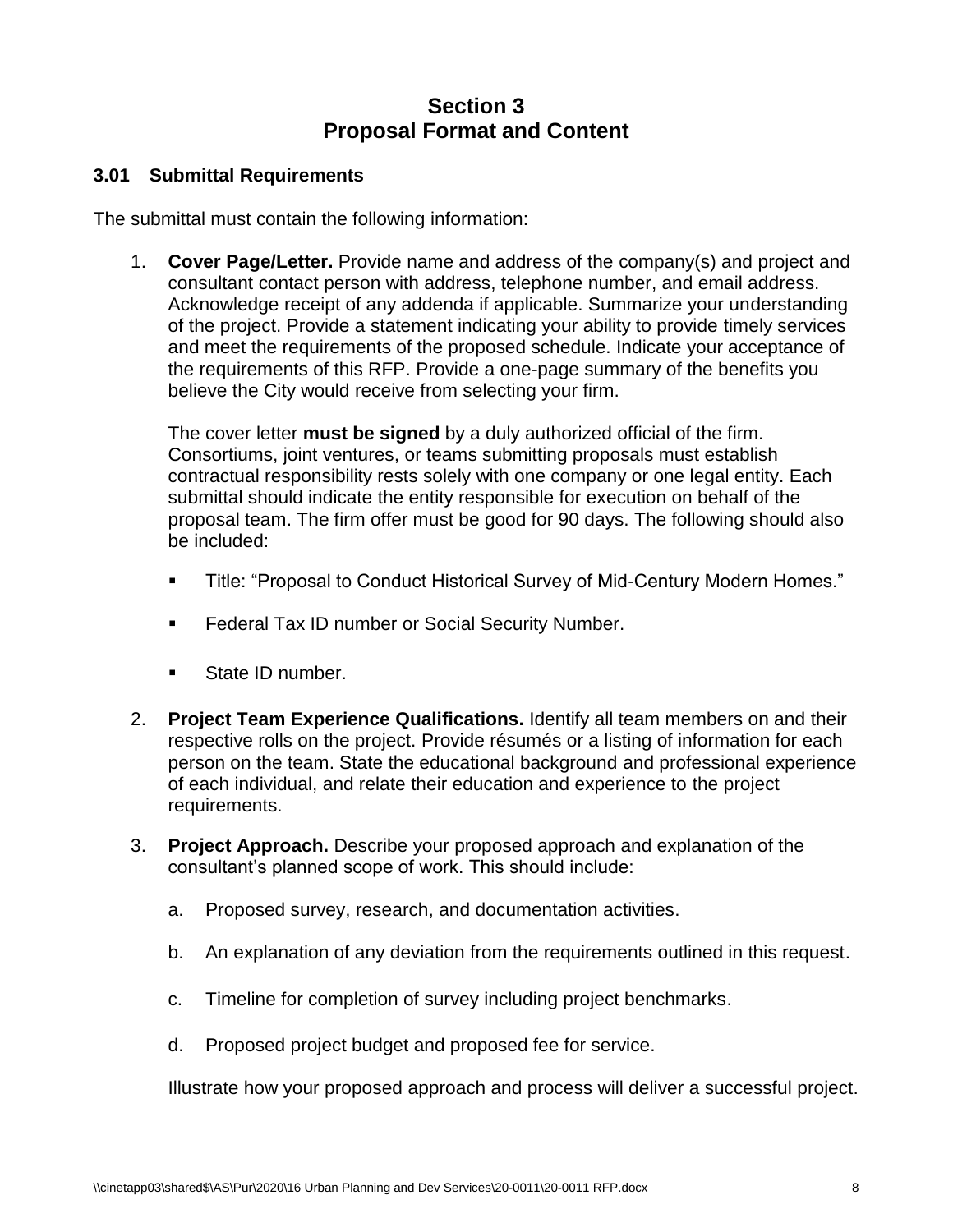Relate your approach to the team's experience. Provide examples of the team's past work and describe how it translates to this project.

Develop a preliminary project schedule to meet the milestones outlined in the Scope of Work. Allow time for the appropriate services to be completed and illustrate what team members will be involved during each section of the proposed schedule.

<span id="page-10-0"></span>4. **References.** Include three references for similar work.

# **Section 4 Review of Proposals and Selection of Finalists for Interviews**

#### <span id="page-10-1"></span>**4.01 Selection Criteria**

Upon receipt of the proposals, an evaluation team will determine the best proposal deemed most qualified based on the following criteria:

The evaluation team will rely on the qualitative information contained and presented in the proposals and reference checks in making the decision to select the most qualified firm to provide services for the City. Selection criteria will be based on:

## **Evaluation Criteria (100-Point Potential Score)**

- 1. Proposal's conformance to the requirements of the request (20 points).
- 2. Specialized expertise, capabilities, and technical competence as demonstrated by the proposed approach and methodology to meet the project requirements (15 points).
- 3. Record of past performance, including price and cost data from previous projects, quality of work, ability to meet schedules, cost control, and contract administration (15 points).
- 4. Proposed fee (50 points).

Upon review of the proposals, the City will score the proposals. The highest-ranking firm will then be asked to enter into contract negotiations with the City of Sioux Falls. If an agreement cannot be reached with the highest ranked firm, the City will move to the next highest ranked firm. The same process will be repeated with the other ranked firms if no such agreement can be reached. The City of Sioux Falls reserves the right to not select a firm as part of this process if an agreement cannot be reached.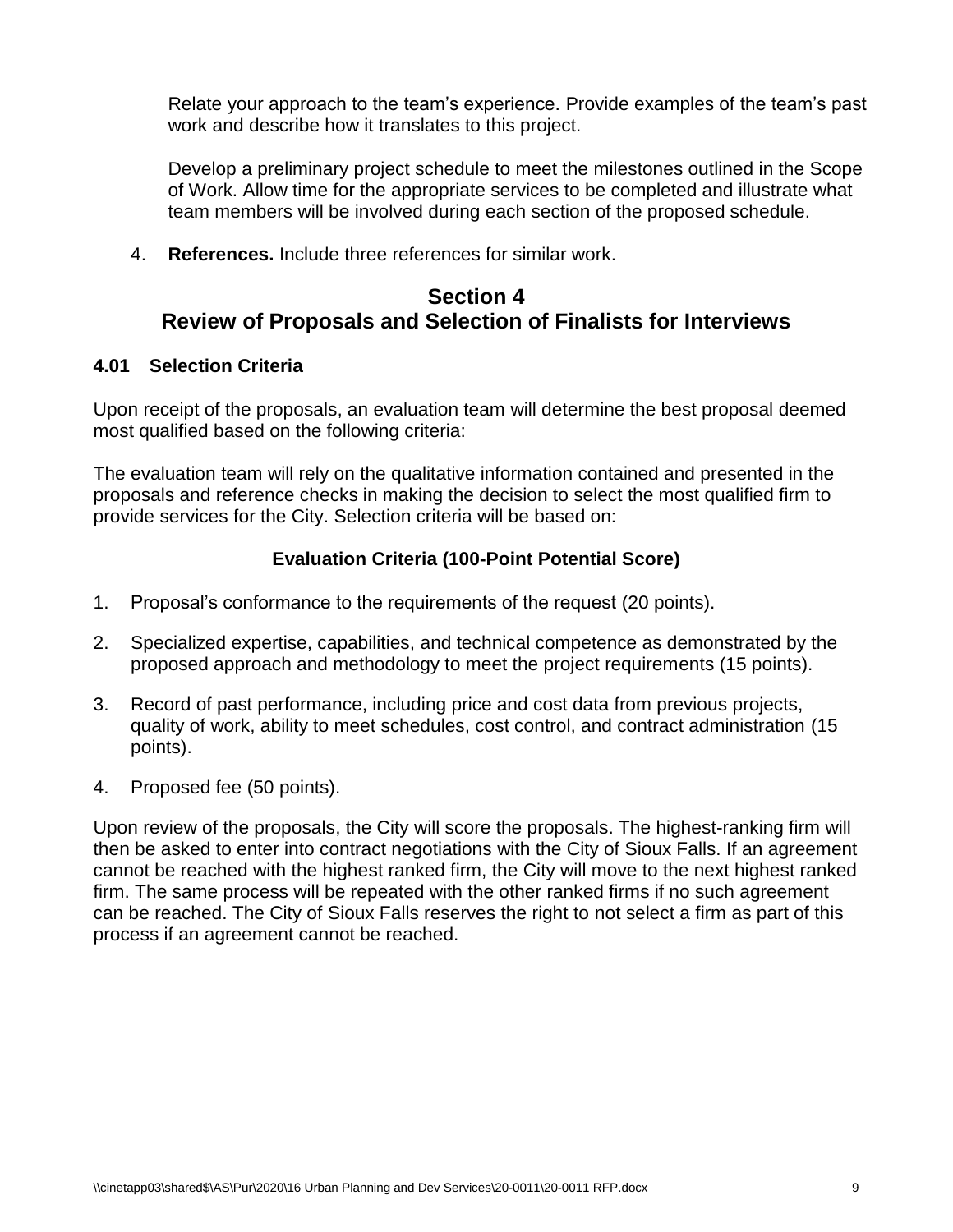# <span id="page-11-0"></span>**4.02 Special Conditions**

Excluding proprietary information, the successful firm's proposal and contract are deemed public records and shall be available to the public upon request. In addition, the City shall maintain a "Register of Proposals for this Contract," which shall contain the names of companies who submitted a proposal and the name of the company who was awarded the contract; however, the proposals of the submitting firms not awarded the contract are nonpublic records and will remain confidential.

# **Section 5 Standard Proposal Information**

## <span id="page-11-2"></span><span id="page-11-1"></span>**5.01 Authorized Signature**

An individual authorized to bind the Offeror to the provisions of the RFP must sign all proposals. Consortiums or joint ventures submitting proposals must establish that all contractual responsibility rests solely with one legal entity. Each submittal should indicate the entity responsible for execution on behalf of the proposal team.

#### <span id="page-11-3"></span>**5.02 City Not Responsible for Preparation Costs**

The City will not pay any cost associated with the preparation, submittal, presentation, or evaluation of any proposal.

#### <span id="page-11-4"></span>**5.03 Conflict of Interest**

Offerors must disclose any instances where the firm or any individuals working on the contract has a possible conflict of interest and, if so, the nature of that conflict (e.g., employed by the City of Sioux Falls). The City reserves the right to cancel the award if any interest disclosed from any source could either give the appearance of a conflict or cause speculation as to the objectivity of the Offeror's proposal. The City's determination regarding any questions of conflict of interest is final.

#### <span id="page-11-5"></span>**5.04 Offeror's Certification**

By signature on the proposal, the Offeror certifies that it complies with:

- The laws of the state of South Dakota.
- All applicable local, state, and federal laws, codes, and regulations.
- All terms, conditions, and requirements set forth in this RFP.
- A condition that the proposal submitted was independently arrived at without collusion.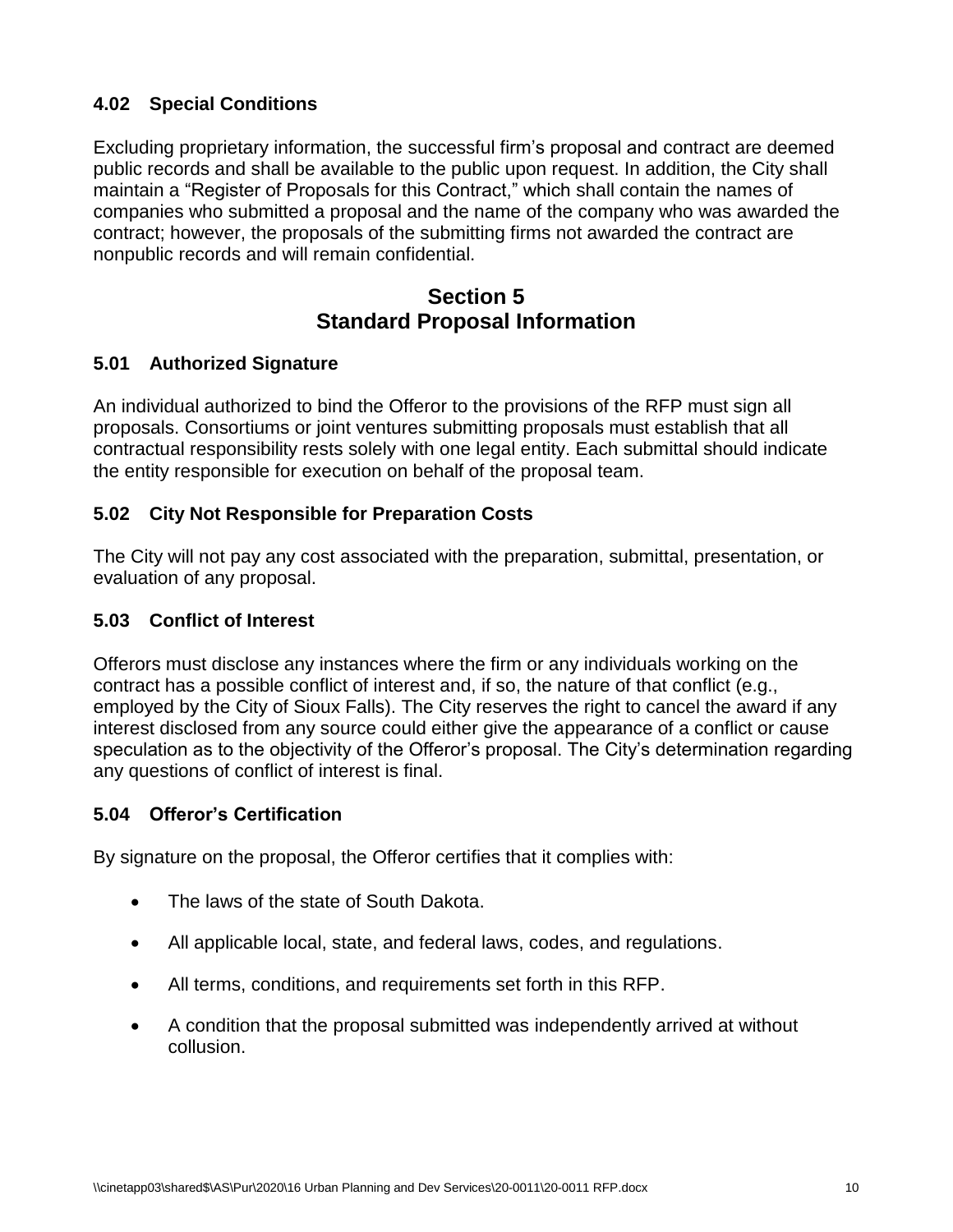A condition that the offer will remain open and valid for the period indicated in this solicitation; and any condition that the firm and/or any individuals working on the contract do not have a possible conflict of interest (e.g., employed by the City of Sioux Falls).

If any firm fails to comply with the provisions stated in this paragraph, the City reserves the right to reject the proposal, terminate the contract, or consider the contractor in default.

## <span id="page-12-0"></span>**5.05 No Contact Policy**

Any contact with any City representatives, related officials, or representatives other than those outlined in the RFP is prohibited. Such unauthorized contact may disqualify your firm from this procurement.

## <span id="page-12-1"></span>**5.06 Special Conditions**

The City of Sioux Falls reserves the right to reject any and all proposals, to waive formalities, and to select the proposal and developer(s) that, in the City's sole discretion, are in the best interests of the City of Sioux Falls, South Dakota.

The City reserves the right to:

- 1. Amend, modify, or withdraw this RFP.
- 2. Revise any requirements under this RFP.
- 3. Require supplemental statements of information from any responding party.
- 4. Extend the deadline for submission of responses hereto.
- 5. Negotiate or hold discussions with any bidder to correct insufficient responses that do not completely conform to the instructions contained herein.
- 6. Waive any nonconformity with this RFP.
- 7. Cancel, in whole or in part, this RFP if the City deems it is in its best interest to do so.
- 8. Request additional information or clarification of information provided in the response without changing the terms of the RFP.
- 9. Waive any portion of the selection process in order to accelerate the selection and negotiation with the top-ranked firm.

The City may exercise the foregoing rights at any time without notice and without liability to any bidder, or any other party, for expenses incurred in the preparation of responses hereto or otherwise.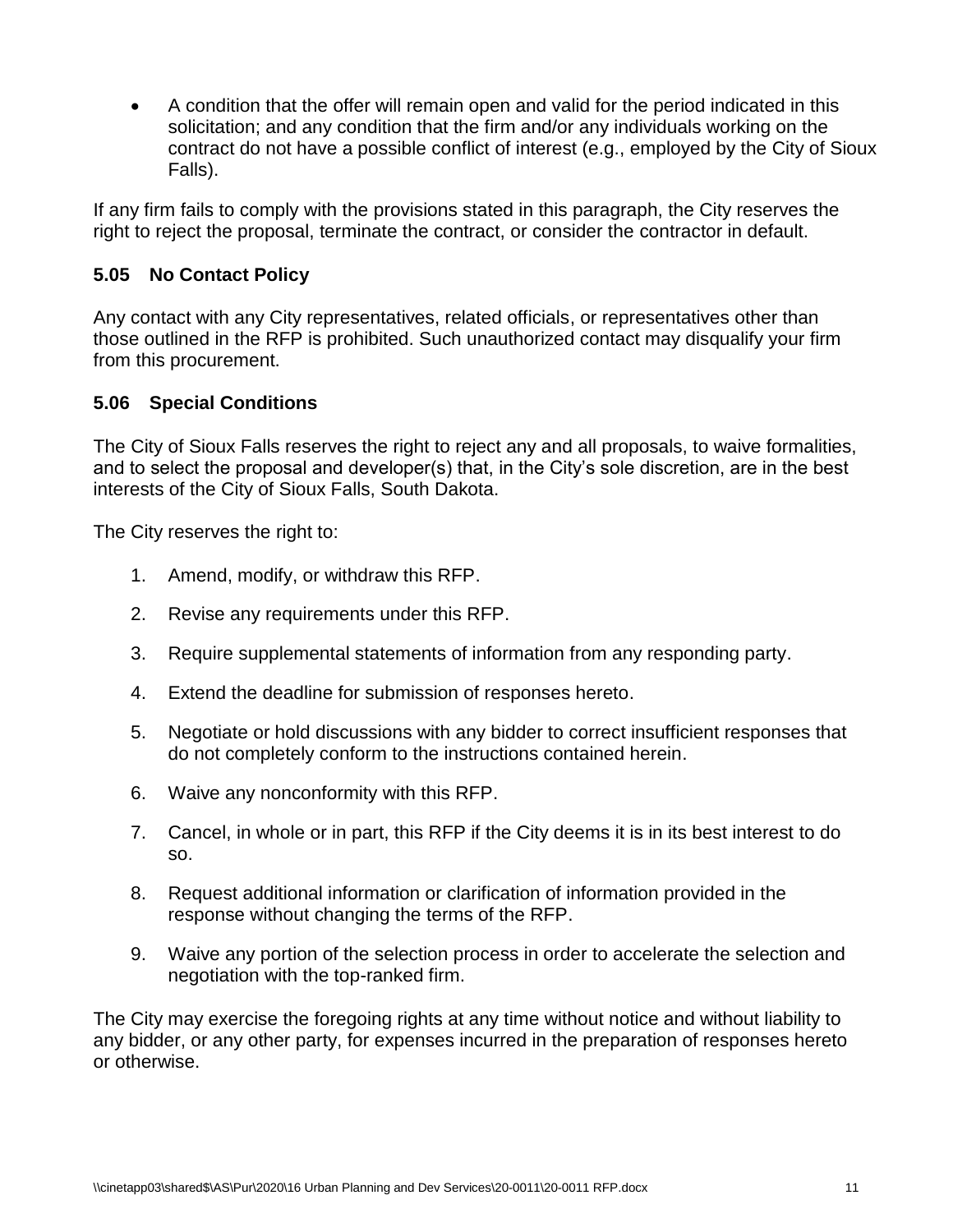#### <span id="page-13-0"></span>**5.07 Other Information**

This survey project will be under the guidance of the Sioux Falls Board of Historic Preservation and the City Housing Office.

The City and Board may, upon request of the consultant, assist in the survey project by providing historical information, map-making assistance, or record access to the consultant. Nothing in this section should, however, imply that the City or Board will provide, or is required to provide, this assistance.

Proposals modifying scope of work to conform to the budgeted amount will receive full review.

#### **Nondiscrimination Statement**

By signing and submitting a proposal, the Offeror certifies they do not discriminate in their employment practices with regard to race, color, religion, age, sex, ancestry, national origin, or disability.

#### **Certification Regarding Debarment, Suspension, Ineligibility, and Voluntary Exclusion – Lower Tier Covered Transactions**

By signing and submitting this proposal, the Offeror certifies that neither it nor its principals is presently debarred, suspended, proposed for debarment, declared ineligible, or voluntarily excluded from participation, by any Federal department or agency, from transactions involving the use of Federal funds. Where the Offeror is unable to certify to any of the statements in the certification, the bidder shall attach an explanation to their offer.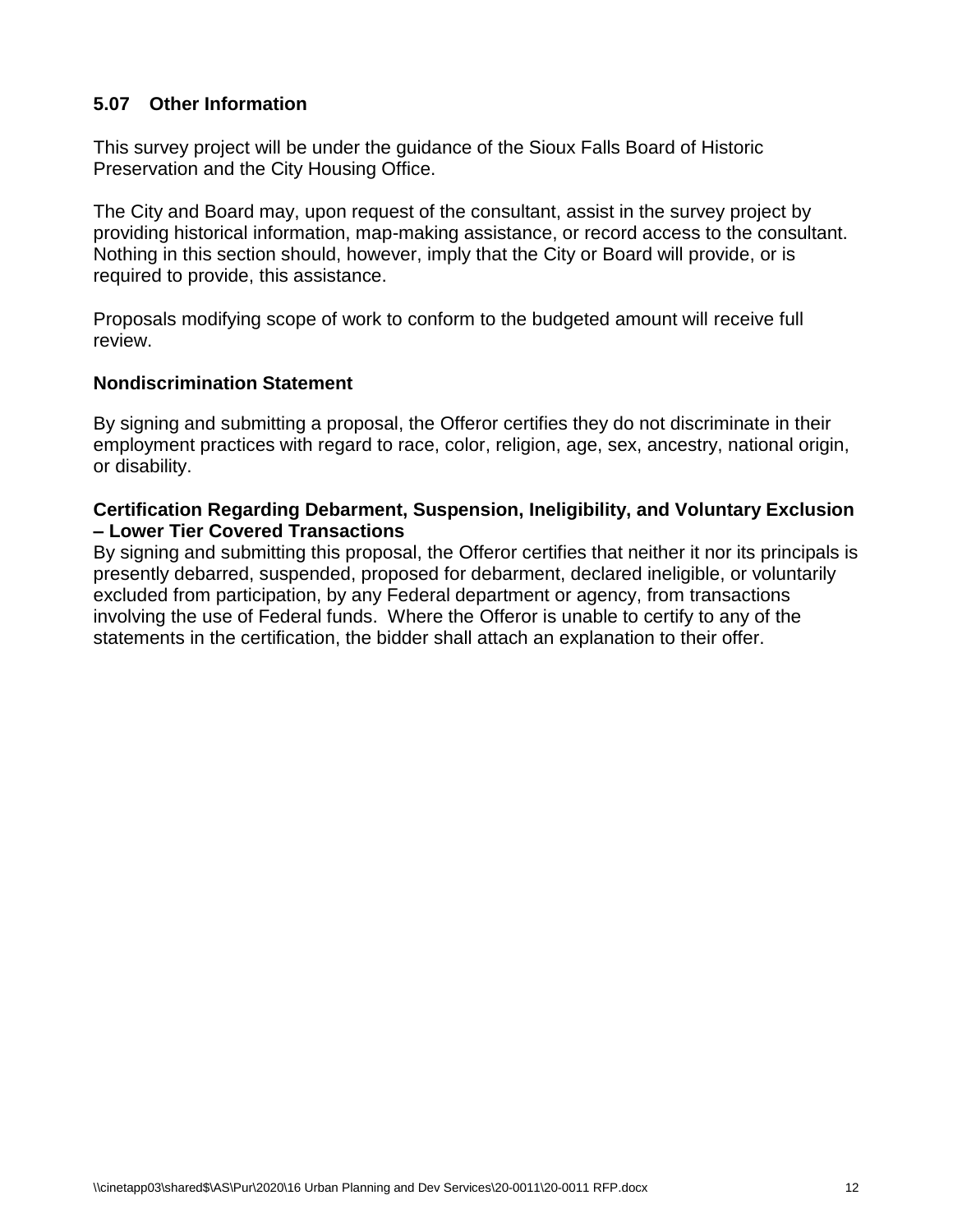# **EXHIBIT A Mid-Century Modern Homes Identified in the Exhibit Area**

The area to be surveyed includes all property within the boundary.

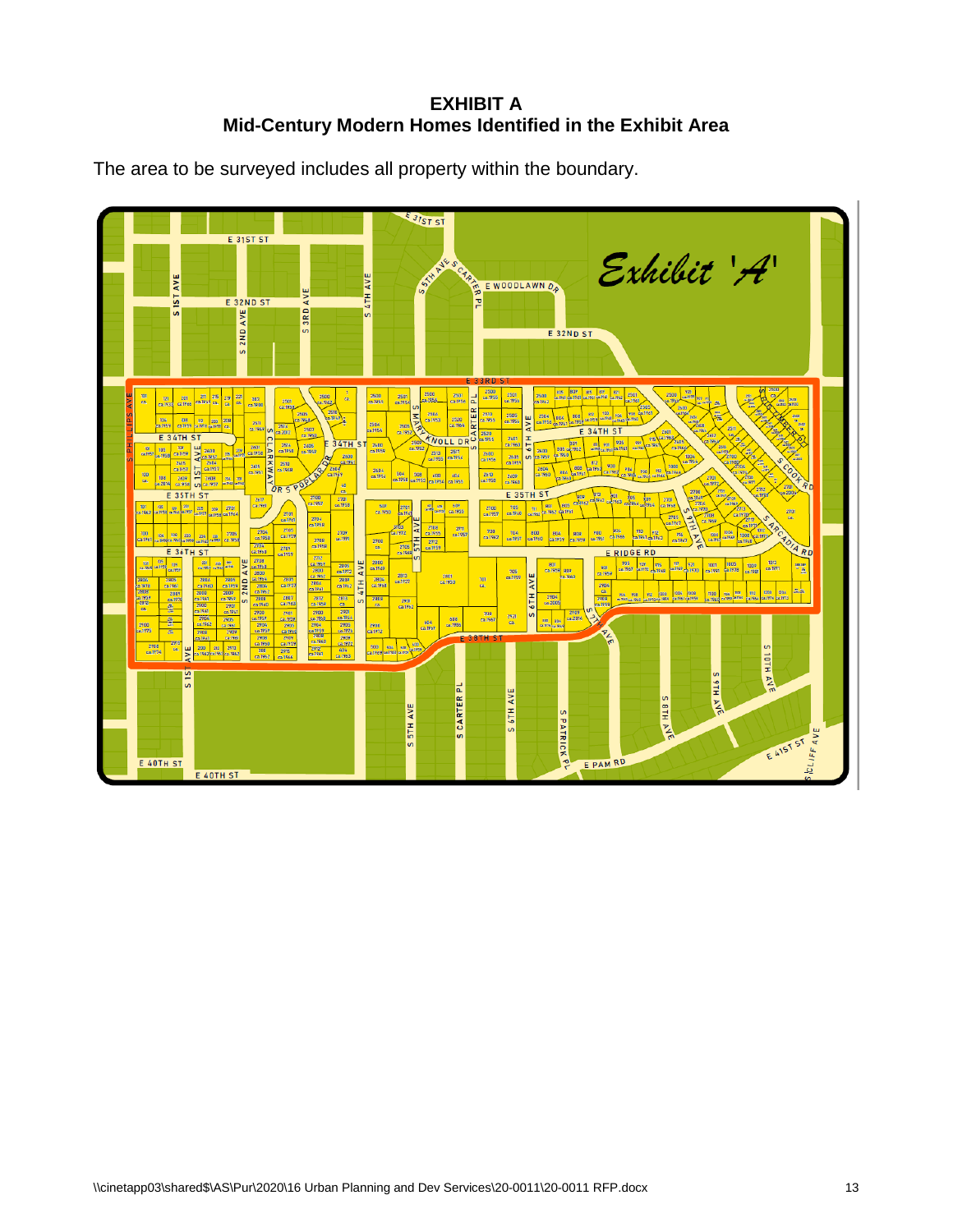## **EXHIBIT B Mid-Century Modern Homes Identified in the Exhibit Area**

The area to be surveyed includes all construction dates of properties within the boundary.

| <b>OBJECT ID</b>        | <b>ADDRESS</b>        | <b>CORNER</b> | <b>YEARBUILT</b> | <b>TAG</b>     |
|-------------------------|-----------------------|---------------|------------------|----------------|
|                         |                       | <b>LOT</b>    |                  |                |
| 1                       | 2500 S BIG TIMBER PL  | Yes           |                  | 12228433015000 |
| $\mathbf{2}$            | 2808 S 4TH AVE        | No            |                  | 12228451001000 |
| 3                       | 2813 S 4TH AVE        | <b>No</b>     |                  | 12228332017000 |
| $\overline{\mathbf{4}}$ | 701 E RIDGE RD        | No            |                  | 12228406016000 |
| 5                       | 2701 S CLIFF AVE      | Yes           |                  | 12228428021000 |
| $6\phantom{a}$          | 2708 S 4TH AVE        | <b>No</b>     |                  | 12228406003000 |
| $\overline{\mathbf{7}}$ | 2904 S 7TH AVE        | <b>No</b>     |                  | 12228432012000 |
| 8                       | 2507 S BIG TIMBER PL  | <b>No</b>     | 2002             | 12228433012000 |
| 9                       | 705 E 35TH ST         | No            | 1960             | 12228407002000 |
| 10                      | 900 E 34TH ST         | <b>No</b>     | 1961             | 12228426004000 |
| 11                      | 2700 S CARTER PL      | Yes           | 1957             | 12228407001000 |
| 12                      | <b>2501 S 6TH AVE</b> | Yes           | 1956             | 12228403006000 |
| 13                      | 2712 S 5TH AVE        | <b>No</b>     | 1959             | 12228406013000 |
| 14                      | <b>2705 S 9TH AVE</b> | <b>No</b>     | 1967             | 12228430006000 |
| 15                      | 2717 S ARCADIA RD     | <b>No</b>     | 1971             | 12228431011000 |
| 16                      | 1004 E 35TH ST        | Yes           | 1964             | 12228427012000 |
| 17                      | 916 E RIDGE RD        | Yes           | 1967             | 12228430011000 |
| 18                      | 2609 S 6TH AVE        | Yes           | 1960             | 12228403010000 |
| 19                      | 2701 S 5TH AVE        | Yes           | 1961             | 12228406002000 |
| 20                      | 2501 S CARTER PL      | Yes           | 1956             | 12228402002000 |
| 21                      | 2705 S ARCADIA RD     | No            | 1967             | 12228431008000 |
| 22                      | 2701 S ARCADIA RD     | Yes           | 1972             | 12228431007000 |
| 23                      | 1012 E RIDGE RD       | Yes           | 1973             | 12228431012000 |
| 24                      | 1009 E RIDGE RD       | No            | 1981             | 12228432009000 |
| 25                      | 2601 S ARCADIA RD     | Yes           | 1963             | 12228427005000 |
| 26                      | 1004 E RIDGE RD       | No            | 1969             | 12228431005000 |
| 27                      | 600 E 35TH ST         | <b>No</b>     | 1954             | 12228401012000 |
| 28                      | 2605 S BIG TIMBER PL  | No            | 2003             | 12228433013000 |
| 29                      | 2607 S BIG TIMBER PL  | No            | 2003             | 12228433014000 |
| 30                      | 1008 E RIDGE RD       | No            | 1968             | 12228431006000 |
| 31                      | 812 E 35TH ST         | No            | 1963             | 12228405008000 |
| 32                      | 508 E 35TH ST         | No            | 1953             | 12228401011000 |
| 33                      | <b>2701 S 9TH AVE</b> | Yes           | 1968             | 12228430005000 |
| 34                      | 2502 S BIG TIMBER PL  | No            | 2003             | 12228433016000 |
| 35                      | 609 E 35TH ST         | Yes           | 1955             | 12228406011000 |
| 36                      | 905 E 33RD ST         | No            | 1977             | 12228428011000 |
| 37                      | 2505 S BIG TIMBER PL  | No            | 2002             | 12228433011000 |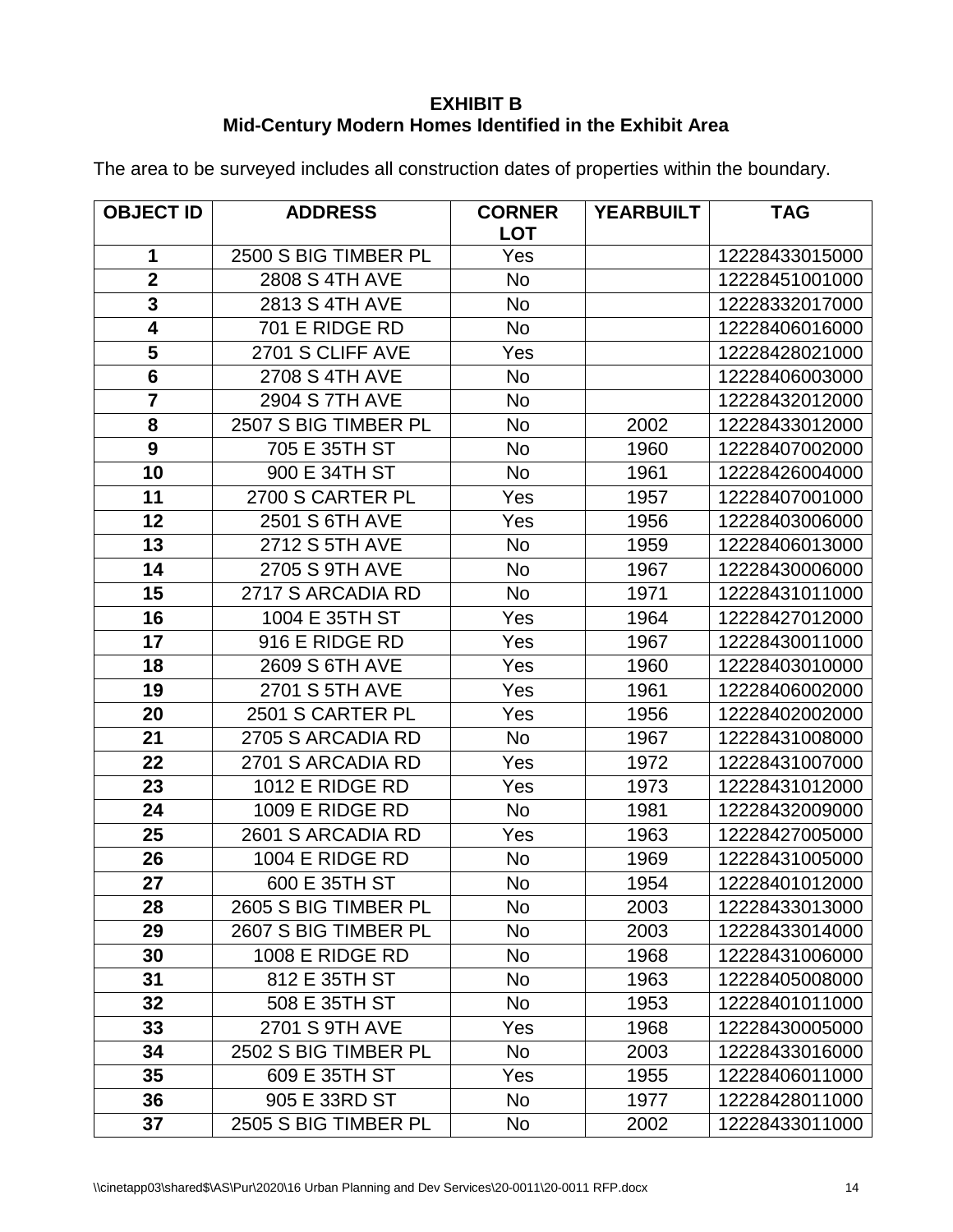| 38 | 2505 S 6TH AVE       | No        | 1956 | 12228403007000 |
|----|----------------------|-----------|------|----------------|
| 39 | 700 E RIDGE RD       | Yes       | 1962 | 12228407007000 |
| 40 | 2800 S 4TH AVE       | No        | 1969 | 12228406004000 |
| 41 | 2504 S 6TH AVE       | Yes       | 1956 | 12228404005000 |
| 42 | 2601 S BIG TIMBER PL | No        | 2005 | 12228433019000 |
| 43 | 2603 S BIG TIMBER PL | No        | 2005 | 12228433020000 |
| 44 | 2609 S BIG TIMBER PL | No        | 2004 | 12228433017000 |
| 45 | 2600 S 4TH AVE       | No        | 1959 | 12228401003000 |
| 46 | 2513 S MARY KNOLL DR | No        | 1955 | 12228401007000 |
| 47 | 2509 S MARY KNOLL DR | No        | 1952 | 12228401006000 |
| 48 | 2505 S MARY KNOLL DR | <b>No</b> | 1952 | 12228401005000 |
| 49 | 2500 S 4TH AVE       | Yes       | 1955 | 12228401001000 |
| 50 | 2520 S MARY KNOLL DR | Yes       | 1964 | 12228402004000 |
| 51 | 2601 S 6TH AVE       | No        | 1960 | 12228403008000 |
| 52 | 2500 S CARTER PL     | Yes       | 1955 | 12228403001000 |
| 53 | 2600 S CARTER PL     | No        | 1956 | 12228403004000 |
| 54 | 2605 S 6TH AVE       | No        | 1959 | 12228403009000 |
| 55 | 821 E 33RD ST        | No        | 1962 | 12228426002000 |
| 56 | 2501 S ARCADIA RD    | Yes       | 1961 | 12228426003000 |
| 57 | 904 E 34TH ST        | No        | 1960 | 12228426005000 |
| 58 | 2600 S 6TH AVE       | Yes       | 1959 | 12228405001000 |
| 59 | 805 E 34TH ST        | No        | 1960 | 12228405002000 |
| 60 | 809 E 34TH ST        | No        | 1962 | 12228405003000 |
| 61 | 811 E 34TH ST        | No        | 1961 | 12228405004000 |
| 62 | 2604 S 6TH AVE       | Yes       | 1960 | 12228405005000 |
| 63 | 804 E 35TH ST        | No        | 1960 | 12228405006000 |
| 64 | 808 E 35TH ST        | No        | 1961 | 12228405007000 |
| 65 | 900 E 35TH ST        | No        | 1962 | 12228427007000 |
| 66 | 2500 S ARCADIA RD    | Yes       | 1966 | 12228428001000 |
| 67 | 2600 S ARCADIA RD    | <b>No</b> | 1964 | 12228428002000 |
| 68 | 2604 S ARCADIA RD    | <b>No</b> | 1965 | 12228428003000 |
| 69 | 2608 S ARCADIA RD    | No        | 1964 | 12228428004000 |
| 70 | 911 E 33RD ST        | No        | 1973 | 12228428012000 |
| 71 | 2503 S COOK RD       | Yes       | 1972 | 12228428013000 |
| 72 | 711 E 35TH ST        | No        | 1962 | 12228407003000 |
| 73 | 1204 E 38TH ST       | No        | 1973 | 12228432025000 |
| 74 | 1200 E 38TH ST       | <b>No</b> | 1974 | 12228432024000 |
| 75 | 2611 S BIG TIMBER PL | Yes       | 2005 | 12228433018000 |
| 76 | 2704 S ARCADIA RD    | No        | 1974 | 12228428008000 |
| 77 | 2708 S ARCADIA RD    | <b>No</b> | 1977 | 12228428009000 |
| 78 | 2712 S ARCADIA RD    | No        | 1978 | 12228428010000 |
| 79 | 2515 S COOK RD       | <b>No</b> | 1977 | 12228428016000 |
| 80 | 2517 S COOK RD       | No        | 1977 | 12228428024000 |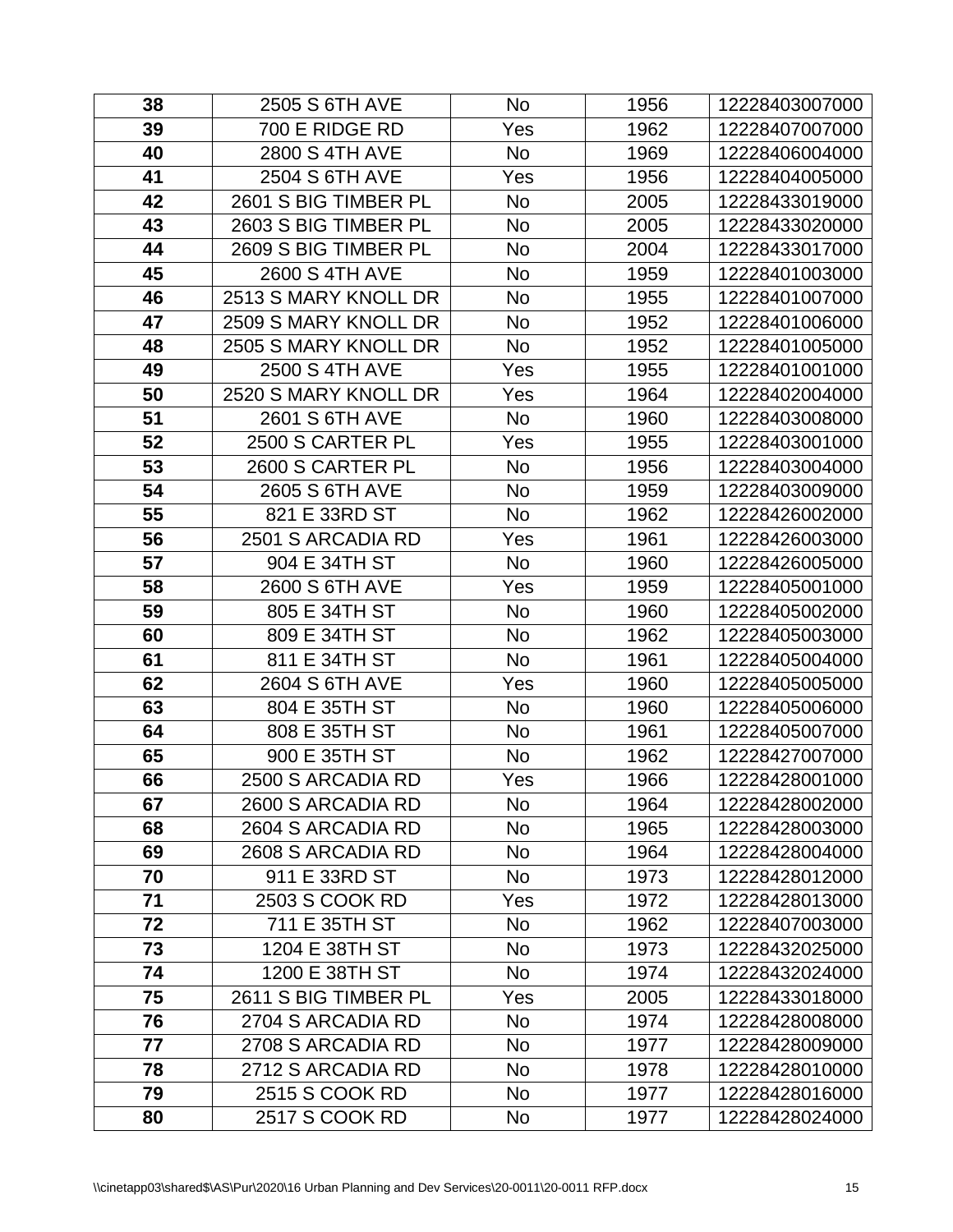| 81  | 901 E 35TH ST          | No             | 1963 | 12228430002000 |
|-----|------------------------|----------------|------|----------------|
| 82  | 905 E 35TH ST          | No             | 1966 | 12228430003000 |
| 83  | 909 E 35TH ST          | No             | 1964 | 12228430004000 |
| 84  | 704 E RIDGE RD         | No             | 1957 | 12228407008000 |
| 85  | 800 E RIDGE RD         | No             | 1960 | 12228407009000 |
| 86  | 910 E RIDGE RD         | No             | 1961 | 12228430009000 |
| 87  | 912 E RIDGE RD         | No             | 1963 | 12228430010000 |
| 88  | 2700 S 9TH AVE         | Yes            | 1969 | 12228431001000 |
| 89  | <b>2704 S 9TH AVE</b>  | No             | 1970 | 12228431002000 |
| 90  | 705 E RIDGE RD         | Yes            | 1959 | 12228451012000 |
| 91  | 801 E RIDGE RD         | Yes            | 1959 | 12228408006000 |
| 92  | 809 E RIDGE RD         | Yes            | 1960 | 12228408002000 |
| 93  | 917 E RIDGE RD         | No             | 1969 | 12228432005000 |
| 94  | 921 E RIDGE RD         | Yes            | 1970 | 12228432006000 |
| 95  | 1001 E RIDGE RD        | Yes            | 1991 | 12228432007000 |
| 96  | <b>1005 E RIDGE RD</b> | No             | 1978 | 12228432008000 |
| 97  | 1100 E 38TH ST         | No             | 1960 | 12228432020000 |
| 98  | 1008 E 38TH ST         | No             | 1959 | 12228432019000 |
| 99  | 1000 E 38TH ST         | <b>No</b>      | 1959 | 12228432017000 |
| 100 | <b>2604 S 4TH AVE</b>  | Yes            | 1956 | 12228401009000 |
| 101 | 504 E 35TH ST          | No             | 1958 | 12228401010000 |
| 102 | 604 E 35TH ST          | Yes            | 1955 | 12228401013000 |
| 103 | 2517 S MARY KNOLL DR   | Yes            | 1954 | 12228401008000 |
| 104 | 2504 S 4TH AVE         | No             | 1954 | 12228401002000 |
| 105 | 2501 S MARY KNOLL DR   | Yes            | 1954 | 12228401004000 |
| 106 | 2500 S MARY KNOLL DR   | Yes            | 1954 | 12228402001000 |
| 107 | 2504 S MARY KNOLL DR   | No             | 1953 | 12228402003000 |
| 108 | 2610 S CARTER PL       | Yes            | 1958 | 12228403005000 |
| 109 | 507 E 35TH ST          | Yes            | 1950 | 12228406001000 |
| 110 | 2703 S 5TH AVE         | No             | 1972 | 12228406006000 |
| 111 | 2500 S 6TH AVE         | Yes            | 1962 | 12228404001000 |
| 112 | 805 E 33RD ST          | <b>No</b>      | 1961 | 12228404002000 |
| 113 | 809 E 33RD ST          | <b>No</b>      | 1961 | 12228404003000 |
| 114 | 815 E 33RD ST          | <b>No</b>      | 1961 | 12228404004000 |
| 115 | 819 E 33RD ST          | No             | 1961 | 12228426001000 |
| 116 | 908 E 34TH ST          | No             | 1960 | 12228426006000 |
| 117 | 812 E 34TH ST          | <b>No</b>      | 1959 | 12228404008000 |
| 118 | 804 E 34TH ST          | N <sub>o</sub> | 1961 | 12228404006000 |
| 119 | 808 E 34TH ST          | <b>No</b>      | 1959 | 12228404007000 |
| 120 | 901 E 34TH ST          | No             | 1961 | 12228427001000 |
| 121 | 905 E 34TH ST          | No             | 1961 | 12228427002000 |
| 122 | 909 E 34TH ST          | <b>No</b>      | 1961 | 12228427003000 |
| 123 | 915 E 34TH ST          | No             | 1961 | 12228427004000 |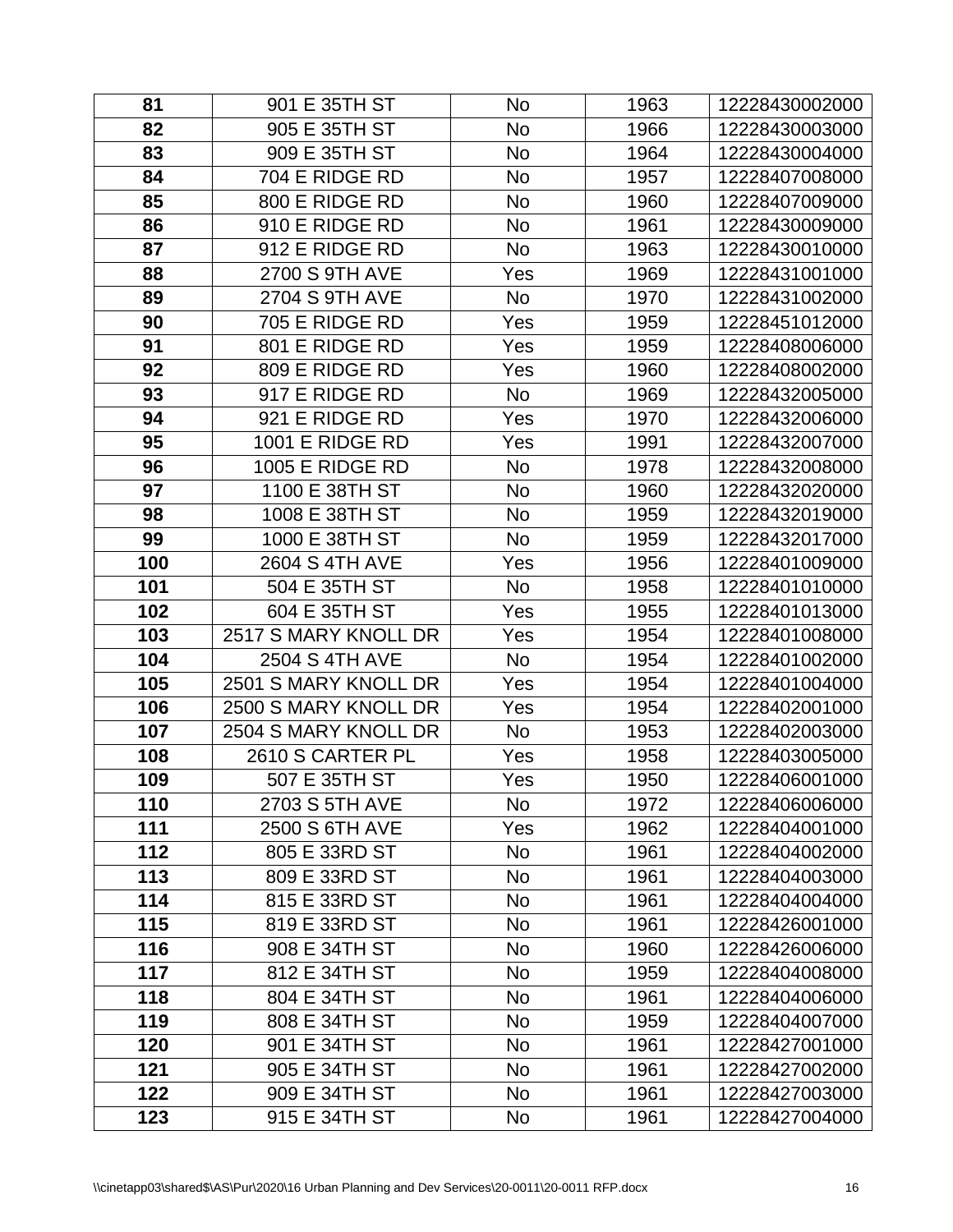| 124 | 904 E 35TH ST          | No        | 1964 | 12228427008000 |
|-----|------------------------|-----------|------|----------------|
| 125 | 908 E 35TH ST          | No        | 1964 | 12228427009000 |
| 126 | 912 E 35TH ST          | Yes       | 1964 | 12228427010000 |
| 127 | 1000 E 35TH ST         | No        | 1966 | 12228427011000 |
| 128 | 2605 S ARCADIA RD      | No        | 1964 | 12228427006000 |
| 129 | 2612 S ARCADIA RD      | No        | 1964 | 12228428005000 |
| 130 | 2616 S ARCADIA RD      | No        | 1971 | 12228428006000 |
| 131 | 2700 S ARCADIA RD      | <b>No</b> | 1980 | 12228428007000 |
| 132 | 2501 S BIG TIMBER PL   | Yes       | 2002 | 12228433009000 |
| 133 | 2503 S BIG TIMBER PL   | No        | 2002 | 12228433010000 |
| 134 | 2901 S CLIFF AVE       | Yes       | 1973 | 12228432028000 |
| 135 | 1208 E 38TH ST         | No        | 1976 | 12228432026000 |
| 136 | 2607 S COOK RD         | No        | 1977 | 12228428018000 |
| 137 | 801 E 35TH ST          | No        | 1962 | 12228407004000 |
| 138 | 805 E 35TH ST          | No        | 1961 | 12228407005000 |
| 139 | 809 E 35TH ST          | No        | 1962 | 12228407006000 |
| 140 | 813 E 35TH ST          | No        | 1962 | 12228430001000 |
| 141 | 804 E RIDGE RD         | No        | 1959 | 12228407010000 |
| 142 | 808 E RIDGE RD         | No        | 1959 | 12228407011000 |
| 143 | 900 E RIDGE RD         | No        | 1961 | 12228430007000 |
| 144 | 904 E RIDGE RD         | No        | 1966 | 12228430008000 |
| 145 | 2708 S 9TH AVE         | No        | 1969 | 12228431003000 |
| 146 | <b>1000 E RIDGE RD</b> | Yes       | 1967 | 12228431004000 |
| 147 | 2713 S ARCADIA RD      | No        | 1970 | 12228431010000 |
| 148 | 2709 S ARCADIA RD      | No        | 1969 | 12228431009000 |
| 149 | 901 E RIDGE RD         | Yes       | 1959 | 12228432001000 |
| 150 | 905 E RIDGE RD         | No        | 1967 | 12228432002000 |
| 151 | 909 E RIDGE RD         | No        | 1972 | 12228432003000 |
| 152 | 915 E RIDGE RD         | No        | 1968 | 12228432004000 |
| 153 | 1004 E 38TH ST         | <b>No</b> | 1961 | 12228432018000 |
| 154 | 1112 E 38TH ST         | <b>No</b> | 1964 | 12228432023000 |
| 155 | 1108 E 38TH ST         | No        | 1960 | 12228432022000 |
| 156 | 1104 E 38TH ST         | <b>No</b> | 1959 | 12228432021000 |
| 157 | 912 E 38TH ST          | <b>No</b> | 1970 | 12228432016000 |
| 158 | 904 E 38TH ST          | No        | 1963 | 12228432014000 |
| 159 | <b>2908 S 7TH AVE</b>  | Yes       | 1959 | 12228432013000 |
| 160 | 2801 S CARTER PL       | <b>No</b> | 1950 | 12228406015000 |
| 161 | 2705 S 5TH AVE         | No        | 1969 | 12228406007000 |
| 162 | 2711 S CARTER PL       | No        | 1957 | 12228406014000 |
| 163 | 601 E 35TH ST          | Yes       | 1958 | 12228406009000 |
| 164 | 605 E 35TH ST          | No        | 1955 | 12228406010000 |
| 165 | 2603 S COOK RD         | <b>No</b> | 1977 | 12228428022000 |
| 166 | 2601 S COOK RD         | No        | 1977 | 12228428017000 |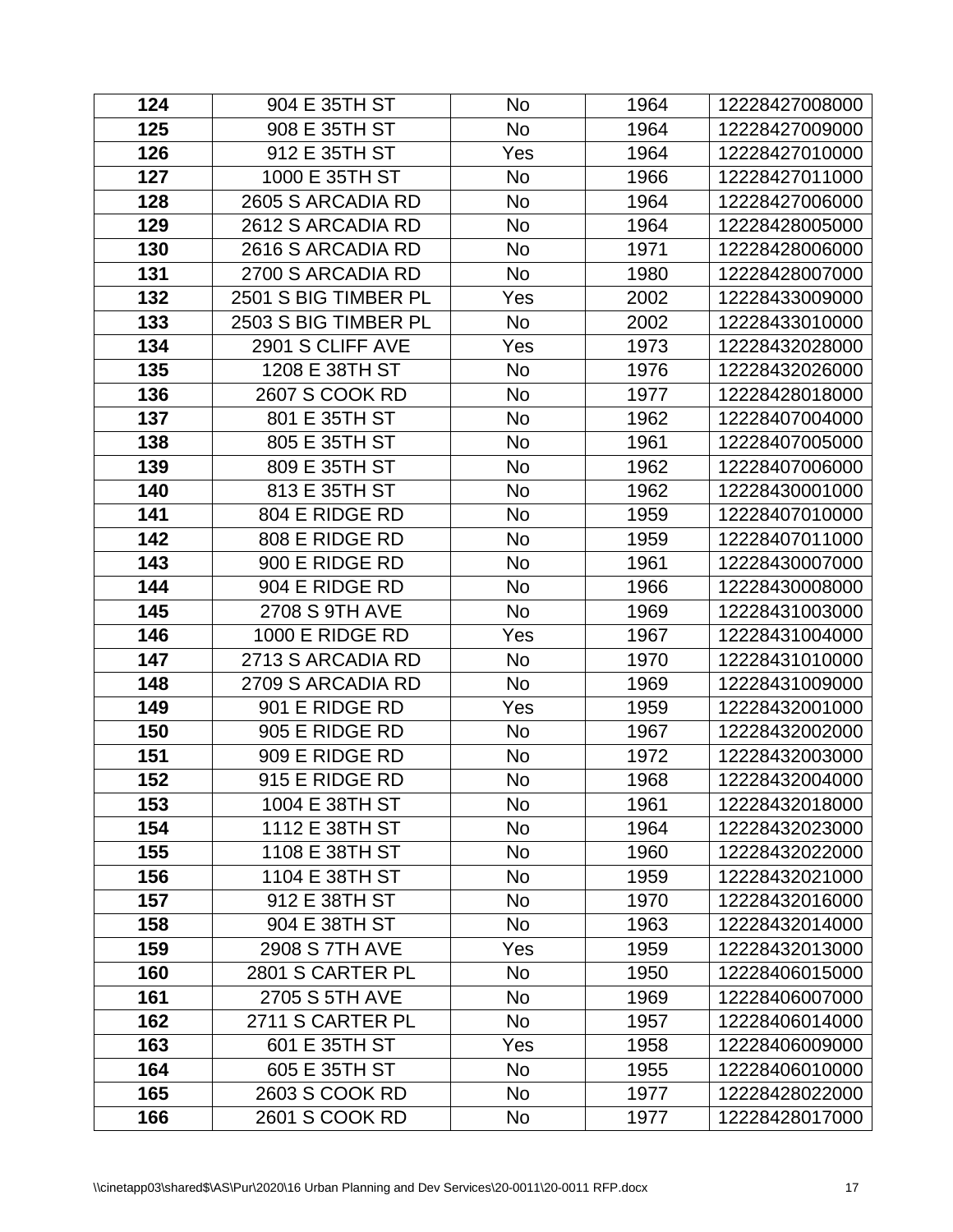| 167 | 2501 S COOK RD         | Yes       | 1972 | 12228428013000 |
|-----|------------------------|-----------|------|----------------|
| 168 | 2511 S COOK RD         | No        |      | 12228428015000 |
| 169 | 909 E 33RD ST          | No        |      | 12228428012000 |
| 170 | 2509 S COOK RD         | No        |      | 12228428015000 |
| 171 | 2605 S COOK RD         | <b>No</b> | 1977 | 12228428018000 |
| 172 | 1212 E 38TH ST         | Yes       | 1976 | 12228432026000 |
| 173 | 2809 S ARCADIA RD      | Yes       |      | 12228432028000 |
| 174 | 2805 S ARCADIA RD      | Yes       |      | 12228432028000 |
| 175 | 2708 S 5TH AVE         | No        | 1955 | 12228406012000 |
| 176 | 2904 S 6TH AVE         | No        | 2005 | 12228408007000 |
| 177 | 2813 S 5TH AVE         | No        | 1937 | 12228406008000 |
| 178 | <b>1013 E RIDGE RD</b> | Yes       | 1971 | 12228432010000 |
| 179 | 2901 S 5TH AVE         | No        | 1962 | 12228451003000 |
| 180 | <b>2804 S 4TH AVE</b>  | No        | 1968 | 12228406005000 |
| 181 | 2505 S ARCADIA RD      | Yes       | 1961 | 12228426007000 |
| 182 | 2507 S COOK RD         | No        | 1975 | 12228428023000 |
| 183 | 2508 S BIG TIMBER PL   | Yes       | 1930 | 12228433001000 |
| 184 | 2510 S CARTER PL       | No        | 1955 | 12228403002000 |
| 185 | 2520 S CARTER PL       | <b>No</b> | 1955 | 12228403003000 |
| 186 | 2505 S COOK RD         | No        | 1975 | 12228428014000 |
| 187 | 2609 S COOK RD         | No        | 1978 | 12228428019000 |
| 188 | 2701 S 4TH AVE         | No        | 1958 | 12228332011000 |
| 189 | 2805 S 1ST AVE         | No        | 1961 | 12228333007000 |
| 190 | 109 E 36TH ST          | Yes       | 1959 | 12228333003000 |
| 191 | 2601 S CLARKWAY DR     | No        | 1958 | 12228326023000 |
| 192 | 2704 S CLARKWAY DR     | Yes       | 1958 | 12228331001000 |
| 193 | 2501 S POPLAR DR       | Yes       | 1938 | 12228327001000 |
| 194 | 205 E 34TH ST          | No        | 1964 | 12228326015000 |
| 195 | 2604 S 1ST AVE         | No        | 1957 | 12228326017000 |
| 196 | 2804 S 2ND AVE         | No        | 1962 | 12228331005000 |
| 197 | 209 E 34TH ST          | No        | 1971 | 12228326206000 |
| 198 | 2510 S POPLAR DR       | No        | 1949 | 12228328002000 |
| 199 | 2516 S CLARKWAY DR     | <b>No</b> | 1950 | 12228327003000 |
| 200 | 2709 S 4TH AVE         | <b>No</b> | 1991 | 12228332018000 |
| 201 | 2804 S 1ST AVE         | No        | 1960 | 12228334004000 |
| 202 | 208 E 34TH ST          | <b>No</b> |      | 12228326012000 |
| 203 | 2809 S 2ND AVE         | No        | 1959 | 12228334008000 |
| 204 | 201 E 33RD ST          | Yes       | 1966 | 12228326003000 |
| 205 | 219 E 33RD ST          | No        |      | 12228326006000 |
| 206 | 2708 S POPLAR DR       | No        | 1958 | 12228332006000 |
| 207 | 104 E 34TH ST          | <b>No</b> | 1959 | 12228326008000 |
| 208 | 209 E 35TH ST          | No        | 1958 | 12228330006000 |
| 209 | 109 E 34TH ST          | Yes       | 1959 | 12228329005000 |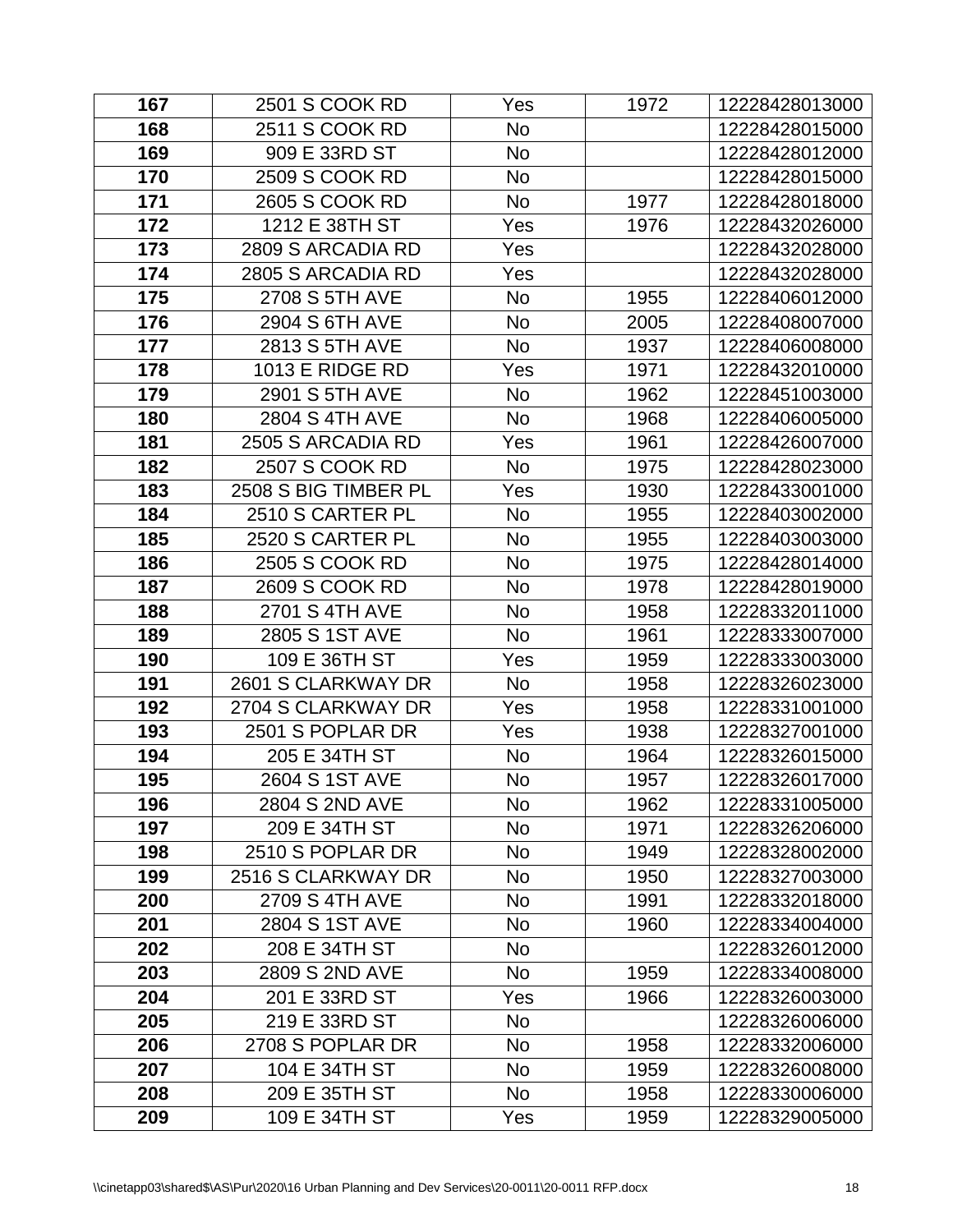| 210 | 2605 S 1ST AVE       | <b>No</b> | 1957 | 12228329006000 |
|-----|----------------------|-----------|------|----------------|
| 211 | 121 E 33RD ST        | <b>No</b> | 1933 | 12228326002000 |
| 212 | 101 E 33RD ST        | Yes       |      | 12228326001000 |
| 213 | 112 E 34TH ST        | No        | 1978 | 12228326010000 |
| 214 | 2500 S POPLAR DR     | Yes       | 1962 | 12228328001000 |
| 215 | 2505 S POPLAR DR     | No        | 1948 | 12228327005000 |
| 216 | 2604 S POPLAR DR     | No        | 1949 | 12228332002000 |
| 217 | 2600 S POPLAR DR     | Yes       | 1941 | 12228332001000 |
| 218 | 211 E 33RD ST        | No        | 1949 | 12228326004000 |
| 219 | 215 E 33RD ST        | No        |      | 12228326005000 |
| 220 | 200 E 34TH ST        | No        | 1977 | 12228326011000 |
| 221 | 2511 S CLARKWAY DR   | <b>No</b> | 1949 | 12228326028000 |
| 222 | 2518 S CLARKWAY DR   | Yes       | 1948 | 12228327004000 |
| 223 | 2605 S POPLAR DR     | No        | 1949 | 12228327007000 |
| 224 | 2507 S POPLAR DR     | No        | 1950 | 12228327006000 |
| 225 | 2514 S CLARKWAY DR   | No        | 2012 | 12228327002000 |
| 226 | 2611 S COOK RD       | No        |      | 12228428020000 |
| 227 | 2615 S COOK RD       | No        |      | 12228428020000 |
| 228 | 100 E 35TH ST        | Yes       |      | 12228329003000 |
| 229 | <b>38 SUNNYCREST</b> | Yes       |      | 12228328004000 |
| 230 | <b>1 SUNNYCREST</b>  | Yes       |      | 12228328003000 |
| 231 | <b>40 SUNNYCREST</b> | No        |      | 12228332003000 |
| 232 | 2805 S 2ND AVE       | No        | 1959 | 12228334007000 |
| 233 | 2801 S 2ND AVE       | Yes       | 1960 | 12228334003000 |
| 234 | 208 E 36TH ST        | No        | 1959 | 12228330013000 |
| 235 | 2705 S 2ND AVE       | Yes       | 1958 | 12228330014000 |
| 236 | 2701 S 2ND AVE       | Yes       | 1964 | 12228330007000 |
| 237 | 2705 S POPLAR DR     | No        | 1959 | 12228331008000 |
| 238 | 2709 S POPLAR DR     | No        | 1959 | 12228331013000 |
| 239 | 2700 S POPLAR DR     | <b>No</b> | 1957 | 12228332004000 |
| 240 | 2704 S POPLAR DR     | <b>No</b> | 1958 | 12228332005000 |
| 241 | 221 E 33RD ST        | No        |      | 12228326007000 |
| 242 | 101 E 34TH ST        | Yes       | 1957 | 12228329001000 |
| 243 | 101 E 35TH ST        | Yes       | 1962 | 12228330001000 |
| 244 | 105 E 35TH ST        | No        | 1958 | 12228330002000 |
| 245 | 109 E 35TH ST        | No        | 1966 | 12228330003000 |
| 246 | 201 E 35TH ST        | <b>No</b> | 1957 | 12228330004000 |
| 247 | 104 E 36TH ST        | <b>No</b> | 1959 | 12228330009000 |
| 248 | 100 E 36TH ST        | Yes       | 1961 | 12228330008000 |
| 249 | 101 E 36TH ST        | Yes       | 1965 | 12228333001000 |
| 250 | 105 E 36TH ST        | <b>No</b> | 1959 | 12228333002000 |
| 251 | 2808 S PHILLIPS AVE  | No        | 1959 | 12228333005000 |
| 252 | 2808 S 2ND AVE       | No        | 1960 | 12228331006000 |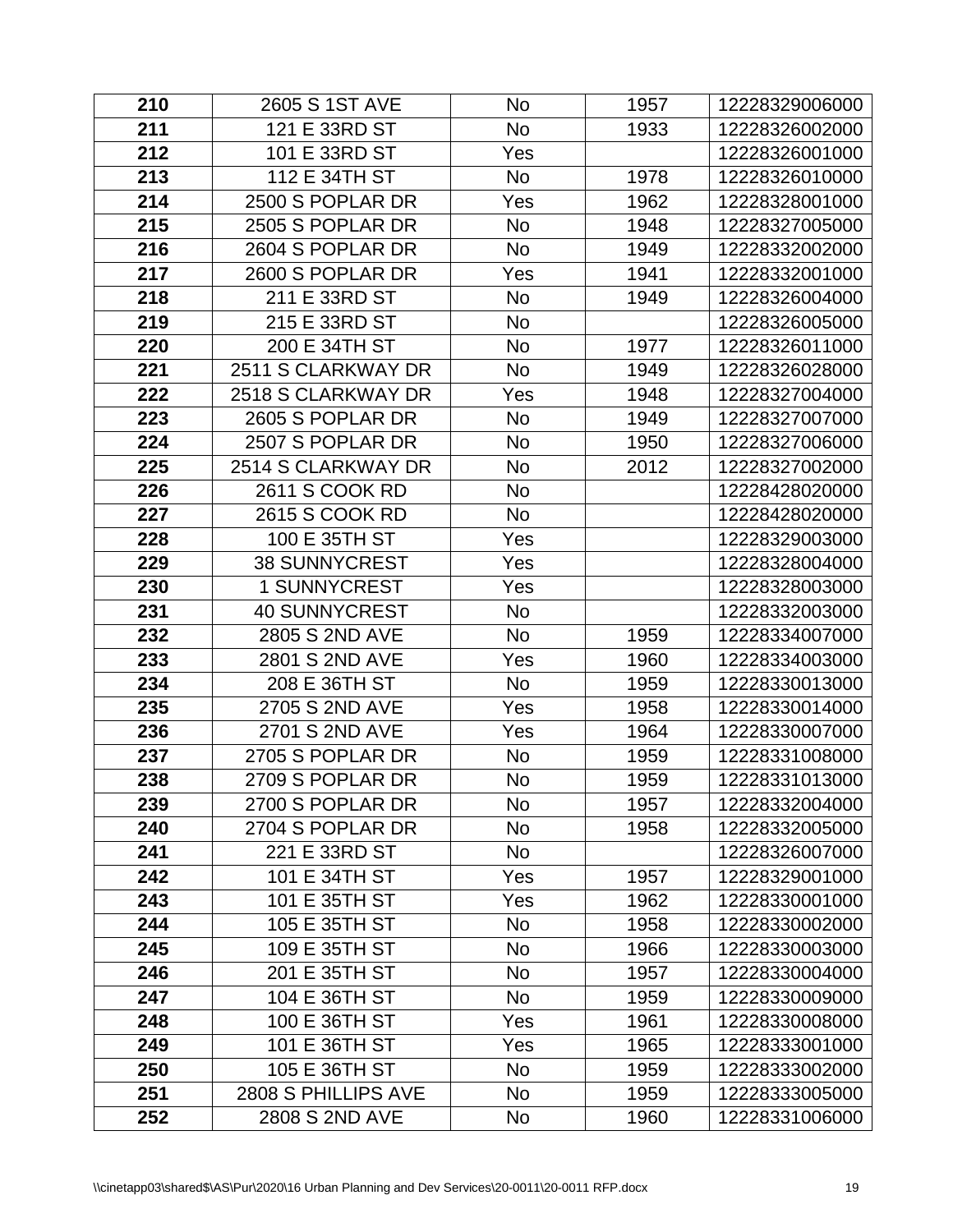| 253 | 2800 S 2ND AVE        | No        | 1964 | 12228331004000 |
|-----|-----------------------|-----------|------|----------------|
| 254 | 2805 S POPLAR DR      | No        | 1957 | 12228331011000 |
| 255 | 2807 S POPLAR DR      | No        | 1963 | 12228331012000 |
| 256 | 2804 S POPLAR DR      | No        | 1961 | 12228332009000 |
| 257 | 2812 S POPLAR DR      | No        | 1959 | 12228332010000 |
| 258 | 2809 S 4TH AVE        | No        | 1962 | 12228332016000 |
| 259 | 2805 S 4TH AVE        | No        | 1972 | 12228332015000 |
| 260 | 2617 S CLARKWAY DR    | Yes       | 1961 | 12228326025000 |
| 261 | <b>2704 S 2ND AVE</b> | No        | 1960 | 12228331002000 |
| 262 | <b>2708 S 2ND AVE</b> | No        | 1960 | 12228331003000 |
| 263 | 2701 S POPLAR DR      | Yes       | 1961 | 12228331007000 |
| 264 | 2712 S POPLAR DR      | No        | 1969 | 12228332007000 |
| 265 | 204 E 35TH ST         | No        | 1963 | 12228326019000 |
| 266 | 208 E 35TH ST         | No        | 1963 | 12228326020000 |
| 267 | 2615 S CLARKWAY DR    | Yes       | 1951 | 12228326024000 |
| 268 | 303 E 33RD ST         | Yes       | 1900 | 12228326027000 |
| 269 | 105 E 34TH ST         | No        | 1958 | 12228329002000 |
| 270 | 108 E 35TH ST         | No        | 2014 | 12228329004000 |
| 271 | 2609 S 1ST AVE        | Yes       | 1958 | 12228329007000 |
| 272 | 2608 S 1ST AVE        | Yes       | 1957 | 12228326018000 |
| 273 | 2600 S 1ST AVE        | Yes       | 1957 | 12228326016000 |
| 274 | 205 E 35TH ST         | No        | 1957 | 12228330005000 |
| 275 | 204 E 36TH ST         | No        | 1962 | 12228330012000 |
| 276 | 200 E 36TH ST         | No        | 1959 | 12228330011000 |
| 277 | 108 E 36TH ST         | No        | 1960 | 12228330010000 |
| 278 | 201 E 36TH ST         | Yes       | 1959 | 12228334001000 |
| 279 | 205 E 36TH ST         | No        | 1960 | 12228334002000 |
| 280 | 2804 S PHILLIPS AVE   | No        | 1978 | 12228333004000 |
| 281 | 2809 S 1ST AVE        | No        | 1978 | 12228333008000 |
| 282 | 2808 S 1ST AVE        | No.       | 1961 | 12228334005000 |
| 283 | 108 E 34TH ST         | No        | 1959 | 12228326009000 |
| 284 | 2800 S POPLAR DR      | No        | 1962 | 12228332008000 |
| 285 | <b>2609 S 4TH AVE</b> | No        | 1949 | 12228332003000 |
| 286 | <b>2501 S 4TH AVE</b> | Yes       |      | 12228328003000 |
| 287 | <b>2505 S 4TH AVE</b> | Yes       |      | 12228328004000 |
| 288 | 2701 S COOK RD        | Yes       | 2004 | 12228428020000 |
| 289 | 2600 S BIG TIMBER PL  | No        |      | 12228433002000 |
| 290 | 2602 S BIG TIMBER PL  | <b>No</b> |      | 12228433002000 |
| 291 | 908 E 38TH ST         | <b>No</b> | 1960 | 12228432014000 |
| 292 | 2909 S 7TH AVE        | Yes       | 2014 | 12228452005000 |
| 293 | 2921 S 6TH AVE        | Yes       |      | 12228451012000 |
| 294 | 508 E 38TH ST         | No        | 1959 | 12228451006000 |
| 295 | 604 E 38TH ST         | No        | 1969 | 12228451008000 |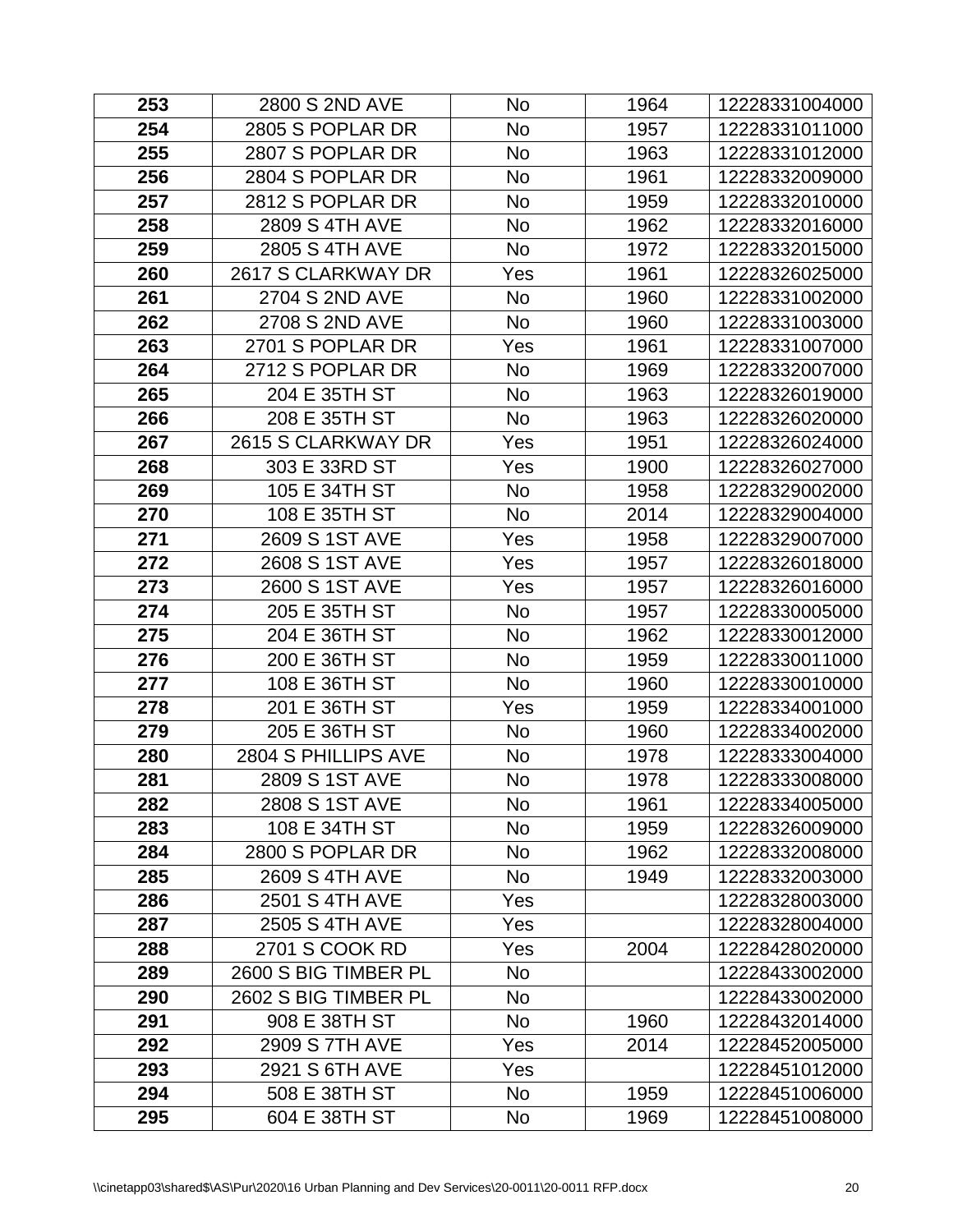| 296 | 600 E 38TH ST         | No        | 1959 | 12228451007000 |
|-----|-----------------------|-----------|------|----------------|
| 297 | 500 E 38TH ST         | Yes       | 1969 | 12228451004000 |
| 298 | 504 E 38TH ST         | No        | 1960 | 12228451005000 |
| 299 | 800 E 38TH ST         | Yes       | 1974 | 12228452001000 |
| 300 | 804 E 38TH ST         | No        | 1969 | 12228452002000 |
| 301 | <b>2900 S 4TH AVE</b> | No        | 1972 | 12228451002000 |
| 302 | 700 E 38TH ST         | No        | 1967 | 12228451010000 |
| 303 | 608 E 38TH ST         | No        | 1986 | 12228451009000 |
| 304 | 2905 S 2ND AVE        | No        | 1961 | 12228377003000 |
| 305 | 2904 S 2ND AVE        | No        | 1959 | 12228378002000 |
| 306 | 404 E 38TH ST         | Yes       | 1963 | 12228379008000 |
| 307 | 300 E 38TH ST         | Yes       | 1962 | 12228378004000 |
| 308 | 2915 S POPLAR DR      | Yes       | 1966 | 12228378008000 |
| 309 | 212 E 38TH ST         | No        | 1962 | 12228377006000 |
| 310 | 2908 S 2ND AVE        | <b>No</b> | 1960 | 12228378003000 |
| 311 | 2913 S 2ND AVE        | Yes       | 1962 | 12228377007000 |
| 312 | 200 E 38TH ST         | Yes       | 1962 | 12228377005000 |
| 313 | 2915 S 1ST AVE        | Yes       |      | 12228385002000 |
| 314 | 2901 S 2ND AVE        | No        | 1961 | 12228334009000 |
| 315 | 2909 S 2ND AVE        | No        | 1961 | 12228377004000 |
| 316 | 2900 S 2ND AVE        | No        | 1959 | 12228378001000 |
| 317 | 2901 S POPLAR DR      | No        | 1959 | 12228378005000 |
| 318 | 2905 S POPLAR DR      | No        | 1960 | 12228378006000 |
| 319 | 2909 S POPLAR DR      | No        | 1959 | 12228378007000 |
| 320 | 2912 S POPLAR DR      | Yes       | 1961 | 12228379004000 |
| 321 | <b>2909 S 4TH AVE</b> | No        | 1972 | 12228379007000 |
| 322 | 2905 S 4TH AVE        | No        | 1976 | 12228379006000 |
| 323 | 2901 S 4TH AVE        | No        | 1964 | 12228379005000 |
| 324 | 2812 S PHILLIPS AVE   | No        |      | 12228333006000 |
| 325 | 2900 S PHILLIPS AVE   | No        | 1975 | 12228376001000 |
| 326 | 2908 S PHILLIPS AVE   | Yes       | 1974 | 12228385001000 |
| 327 | 2907 S 1ST AVE        | <b>No</b> | 1977 | 12228376003000 |
| 328 | 2905 S 1ST AVE        | <b>No</b> | 1977 | 12228376002000 |
| 329 | 2909 S 1ST AVE        | <b>No</b> | 1977 | 12228376004000 |
| 330 | 2900 S POPLAR DR      | No        | 1960 | 12228379001000 |
| 331 | 2904 S POPLAR DR      | No        | 1959 | 12228379002000 |
| 332 | 2908 S POPLAR DR      | <b>No</b> | 1960 | 12228379003000 |
| 333 | 2903 S 1ST AVE        | <b>No</b> | 1977 | 12228333010000 |
| 334 | 2908 S 1ST AVE        | <b>No</b> | 1961 | 12228377002000 |
| 335 | 2904 S 1ST AVE        | No        | 1962 | 12228377001000 |
| 336 | 2900 S 1ST AVE        | No        | 1961 | 12228334006000 |
| 337 | 108 E 38TH ST         | Yes       | 2005 | 12228385002000 |
| 338 | 2911 S 1ST AVE        | <b>No</b> | 1977 | 12228376004000 |